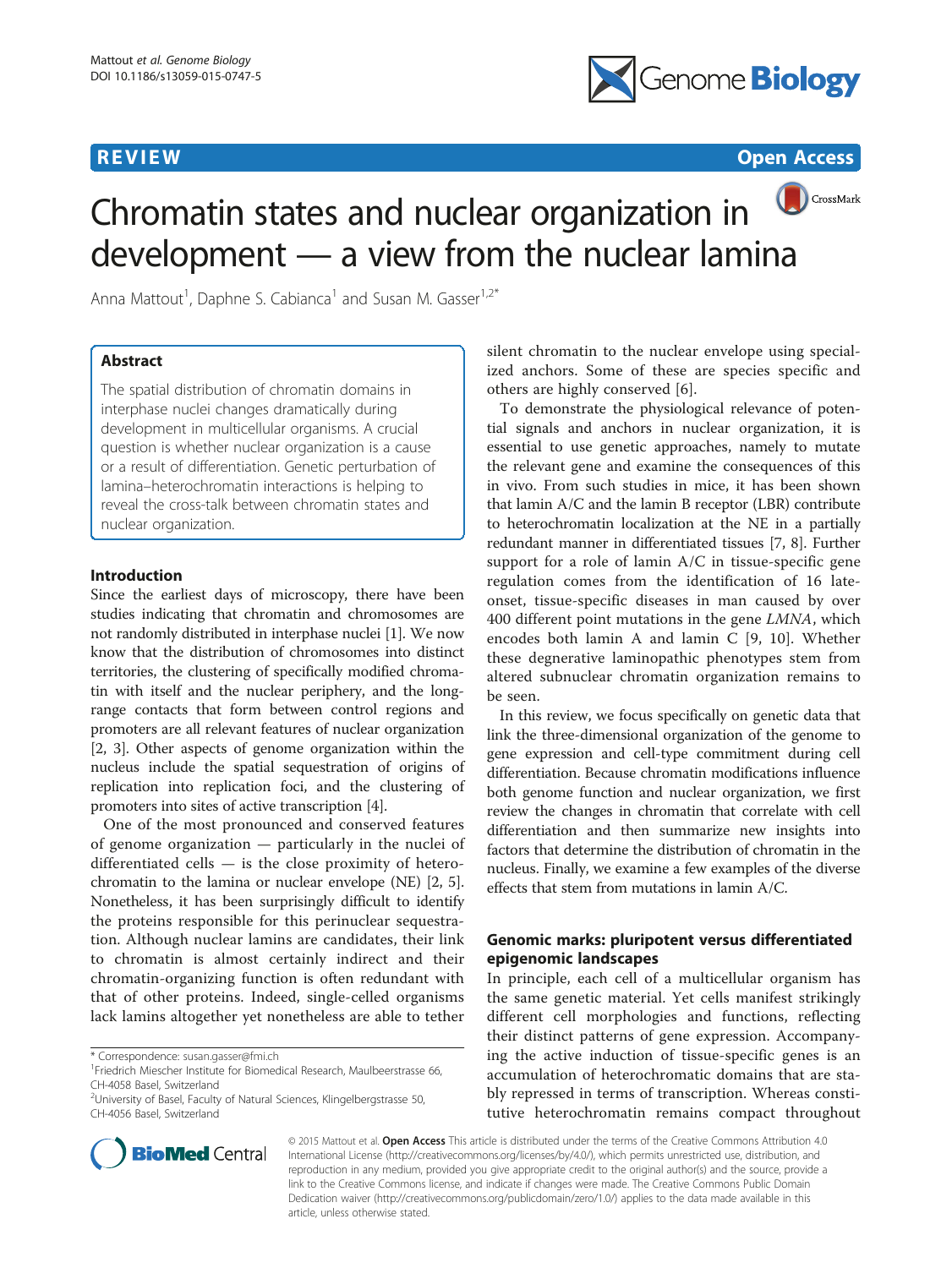the cell cycle and in every cell type, facultative heterochromatin contains tissue-specific genes that are selectively repressed, reflecting cell-type-specific restriction of gene expression. Chromatin distribution in the nucleus is also distinct for each differentiated cell type [\[8](#page-11-0)], yet, at present, we understand only a few basic rules. Generally, transcriptionally repressed heterochromatin clusters away from active genes, sequestered either by the nucleolus or the nuclear periphery, whereas active chromatin tends to be internal or at nuclear pores [[2, 11\]](#page-11-0). The signals that ensure cell-type-specific distribution of chromatin domains are the focus of ongoing studies.

It is clear that chromatin distribution in the nucleus is not only affected by silent chromatin. The expression of developmentally regulated genes is determined by transcription factors that bind both to promoters near transcription start sites and to distal enhancers. These factors often mediate enhancer–promoter looping and recruit histone modifiers, which in turn alter the longrange folding of the chromatin fiber [[12\]](#page-11-0). Such interactions determine which promoters are active in a given cell type, and the ensuing chromatin status helps define the subnuclear position of genes [\[11](#page-11-0), [13\]](#page-11-0). Therefore, the study of nuclear organization must include an analysis of histone modifications and their distribution.

The study of genome-wide chromatin modifications has been promoted by a number of new methods (Box 1). Chromatin immunoprecipitation (ChIP) coupled with microarray or sequencing analysis (ChIP-chip, ChIP-seq, MeDIP), as well as bisulfite-seq for CpG methylation, reveals epigenetic marks genome-wide [\[14](#page-11-0)]. The mapping of long-range interactions between distant sequences is scored by 'chromosome conformation capture' technologies (3C, 4C or HiC; Box1) [\[15](#page-11-0)], and the DNA adenine methyltransferase-fusion identification (DamID) technique [[16\]](#page-11-0) allows one to specifically methylate adenine residues in sequences that contact a protein of interest  $-$  for example, a nuclear lamin (Box 1). These methods have been applied to in vitro differentiation systems, such as the differentiation of mouse embryonic stem cells (ESCs) into neuronal progenitor cells (NPCs) and differentiated neuronal cell types [[17\]](#page-11-0). ESCs are also compared with independently obtained differentiated cell lines, or mouse embryonic fibroblasts (MEFs), even though ESCs themselves can have different levels of pluripotency. Rigorous conclusions about epigenetic marks and gene expression will require the application of these techniques to stem cells and tissues in living organisms.

Nonetheless, a number of conclusions can be drawn from the mouse ESC system. It has been shown that DNA methylation on CpG residues increases at a subset of tissue-specific promoters that become silenced during tissue differentiation. Interestingly, these de novo methyl-

# Box 1. Approaches used for the analysis of nuclear organization

Imaging approaches

The use of microscopy has the advantage of revealing the spatiotemporal localization of a defined genetic locus in the nucleus in relation to other landmarks at a single-cell level.

• Fluorescence in situ hybridization (FISH)

FISH is based on the hybridization of fluorescent probes with specific DNA, RNA or whole-chromosome sequences. Drawbacks include artifacts that might arise during the fixation steps of cells and/or tissues and the denaturation of DNA that is required for hybridization.

LacO/LacI–GFP or TetO/TetR–GFP

In order to analyze the position and dynamics of chromatin loci in living cells, arrays of bacterial operators can be integrated at a site of interest and the corresponding bacterial ligand, fluorescently labeled with green fluorescent protein (GFP), is expressed constitutively at low levels (e.g., the lactose (lac) operator LacO together with the labeled lac repressor LacI–GFP, or the tetracycline (tet) operator TetO together with the labeled Tet repressor TetR–GFP [\[110](#page-13-0)]). Drawbacks can be secondary effects of repressor binding repeats, although this can be avoided by using a mutated form of LacI that binds less tightly [[144\]](#page-14-0).

• Other fluorescence-based applications

The fusion of fluorescent proteins to specific nuclear proteins can also be used to monitor chromatin dynamics and nuclear organization. However, one must always test for genetic complementation by the fusion protein. Photoactivation of labeled histones at specific nuclear compartments allows the determination of subnuclear localization of the perinuclear chromatin after cell division (e.g., see [\[145\]](#page-14-0)). Imaging of histone modifications in living cells is also becoming achievable thanks to new methods such as FRET-based sensors or injection of fluorescently labeled histone-specific modified antibody (Fab) fragments (reviewed in [[146\]](#page-14-0)). The extension of these methods to super-resolution microscopy will provide an even more detailed understanding of the nuclear organization.

#### 3C/4C/5C/HiC methods

The chromosome conformation capture (3C) technique and various derivative methodologies (4C, 5C, HiC) enable low-resolution analysis of DNA–DNA interaction probabilities, over approximately 10 kb to roughly 1 Mb. This technology uses crosslinking, enzymatic digestion, ligation, amplification and determination of the interactive sequences by PCR or deep sequencing [[15\]](#page-11-0). 3/4/5C analysis can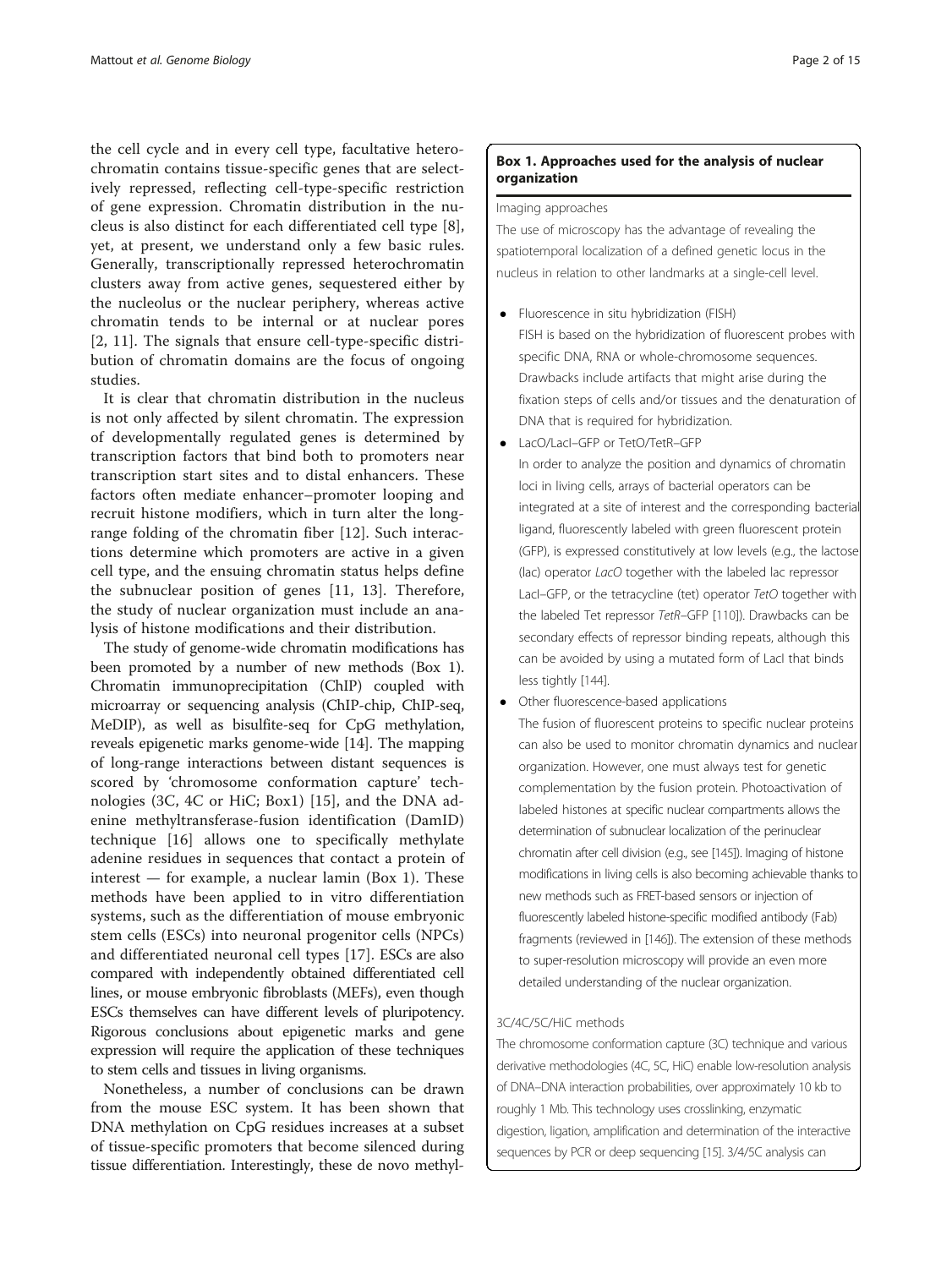reveal the contacts between a gene of interest and its regulatory elements found intra-chromosomally or inter-chromosomally, whereas the HiC method can reveal 'all versus all' genomic interactions (e.g., [\[147](#page-14-0)]).

DNA adenine methyltransferase-fusion identification (DamID) The DamID technique is an alternative method for detecting protein–DNA contacts based on fusing a chromatin or nuclear protein of interest to Escherichia coli DNA adenine methyltransferase (dam), which leads to preferential methylation of GATC motifs that are in the vicinity of the fusion protein. The sequences become differentially sensitive to restriction enzymes, allowing their selective amplification for detection by microarrays or deep-sequencing [[16,](#page-11-0) [148\]](#page-14-0). Variations on this theme include inducible and time-resolved DamID methods. Chromatin immunoprecipitation (ChIP) variants: ChIP-chip/ChIPseq/ChIA-PET

These approaches are used to investigate interactions between proteins or specifically modified proteins and DNA in vivo and at a genome-wide level. The ChIP-chip, ChIP-seq and ChIA-PET methods are based on the recovery of DNA that is crosslinked to a specific antigen of interest, followed by microarray, high-throughput sequencing or 3C technology [\[15\]](#page-11-0). The ChIP-chip and ChIP-Seq techniques are also commonly used to study the genome-wide distributions of epigenetic marks. Additional approaches to study epigenomics such as MeDIP-seq, Methyl-Cap-seq, RRBS and Infinium have been developed to map DNA methylation at the genome level (for review, see [\[149\]](#page-14-0)). Genome-wide bisulfate sequencing has allowed base-pair resolution and quantitative estimates of CpG methylation by methyl-cytosine (meC) chemical modification [[14](#page-11-0)]. Genetic approaches: gain of function, loss of function and spatially targeted function

To test for correlations between position and function revealed by the above-mentioned methods, one needs to perturb normal function. Classically, truncations, frameshifts or deletions of genes provide loss-of-function data, whereas gain-of-function mutations or fusion proteins help confirm that the effects are not indirect. One commonly used gain-of-function example is the targeting of a specific protein or DNA locus to a nuclear subcompartment, accompanied by monitoring the resulting changes in function [\[110,](#page-13-0) [150\]](#page-14-0).

cytosine (meC) targets are often found on nucleosomes that were initially bivalently modified in the committed precursor stage — carrying both the active histone H3 lysine 4 trimethylation  $(H3K4^{me3})$  and the repressive histone H3 lysine 27 di- or trimethylation (H3K27me2/me3) mark [[18, 19](#page-11-0)]. Prominent differentiation-associated changes in CpG methylation also occur at enhancers,

which tend to lose methylation upon activation [\[14](#page-11-0)]. Importantly, it was shown that CpG methylation is targeted to sites by sequence-specific DNA-binding factors [[20\]](#page-12-0), just like the targeting of silent information regulatory (SIR)-mediated repression in budding yeast through silencers (reviewed in [[21](#page-12-0)]).

Naturally, histone modifications correlate with ESC differentiation [\[22, 23](#page-12-0)]. In general, unmethylated CpG island promoters carry H3K4 methylation in all cell types when active, whereas those that are transcriptionally inactive in ESCs have both H3K4<sup>me3</sup> and H3K27<sup>me3</sup> [[23](#page-12-0)]. In this case, it is unclear whether H3K27me3 itself is repressive, as the loss of the histone methyl transferase (HMT) complex depositing this mark [polycomb repressor complex 2 (PRC2)] had almost no effect on gene expression [[24](#page-12-0)]. Nonetheless, H3K27me3 levels fluctuate a great deal at specific promoters during ESC differentiation — hundreds of promoters gain this mark, whereas as many others lose it, during the transition from ESC to NPCs, and from NPCs to differentiated neurons [\[18](#page-11-0), [19](#page-11-0)]. When bivalent promoters lose H3K27me3, they generally become activated in later differentiated states, suggesting that polycomb keeps different sets of genes poised for appropriate expression at later stages of differentiation [\[22, 25](#page-12-0)–[28](#page-12-0)].

A general hallmark of transcriptionally silent heterochromatin is methylation of histone H3 lysine 9 (H3K9). It is a matter of debate whether the overall amount of the heterochromatic histone H3K9 di- and tri-methylation increases during differentiation of ESCs [\[29](#page-12-0), [30\]](#page-12-0). Lienert and colleagues observed no global increase in histone H3K9<sup>me2</sup> during ESC-to-neuron differentiation, although localized changes were found at specific genes [\[31\]](#page-12-0). By contrast, Wen and colleagues reported that histone H3K9<sup>me2</sup> coverage in large chromatin domains increased from a range of 17.5–24 % in pluripotent human stem cells to a range of 39.3–44.8 % in differentiated cell lines [[29](#page-12-0)]. The bioinformatics normalization procedure used has been disputed [\[30](#page-12-0)], yet it is agreed that large domains of H3K9 methylation exist. Perhaps because the bulk of the H3K9me2/me3 is associated with repetitive DNA (satellites, dispersed long terminal repeats [LTRs], retroviral elements and simple repeats, which constitute from 60–70 % of a mammalian genome [\[32](#page-12-0)]), the quantity of H3K9 methylation deposited on tissue-specific genes seems relatively insignificant. Nonetheless, it could have a major impact on gene expression [\[25\]](#page-12-0). Finally, one should note that size-selection of fragments during ChIP-seq library preparation could lead to a bias against the inclusion of large H3K9<sup>me</sup>-containing heterochromatic domains.

The imaging of condensed heterochromatin and chromocenters by microscopy confirms that there are major changes in heterochromatin during differentiation: densestaining foci of heterochromatin are less obvious in undifferentiated than in differentiated ESCs and are less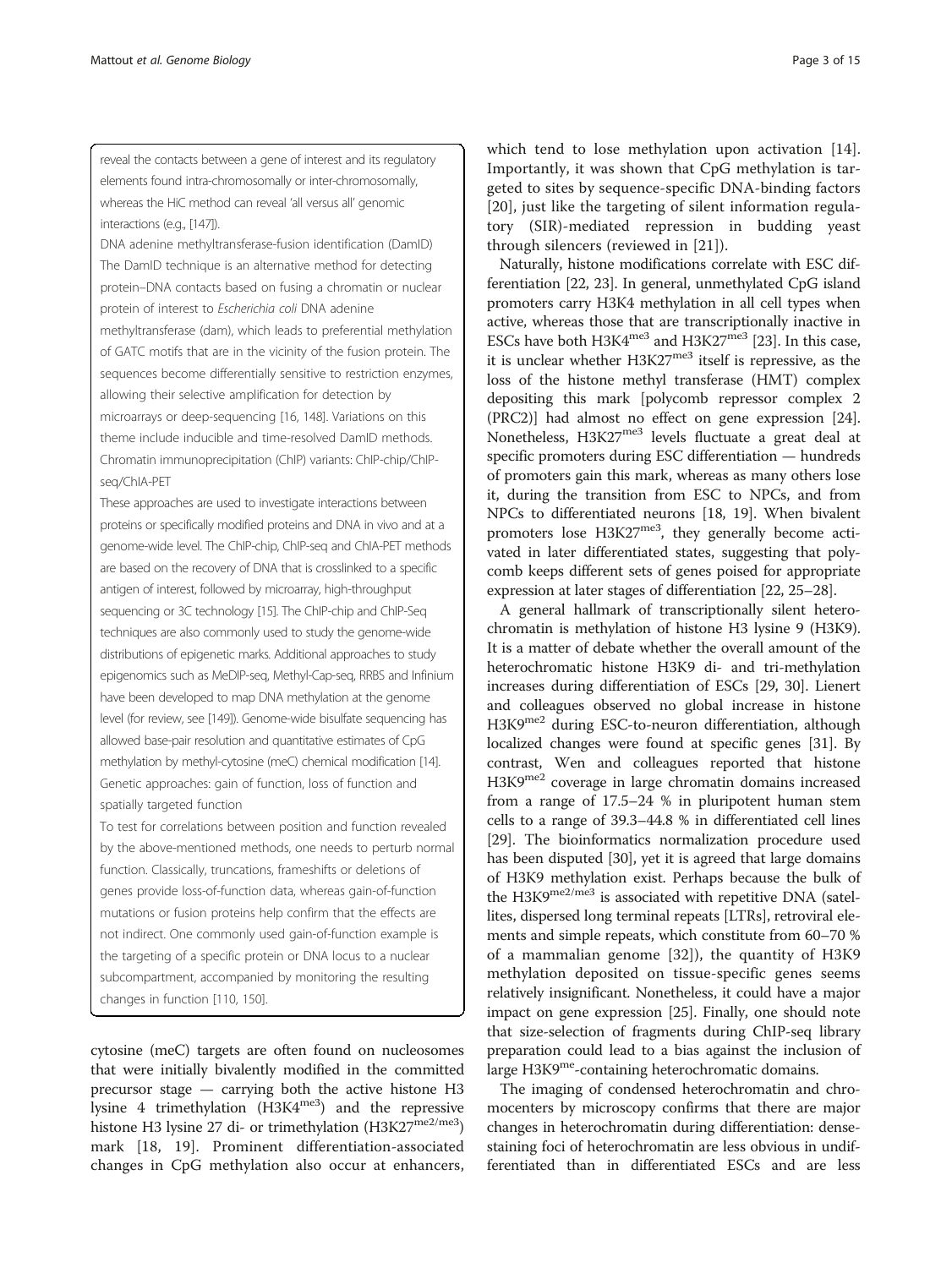frequently perinuclear [\[33](#page-12-0)–[36](#page-12-0)]. Similarly, the inactivated X chromosome in mammalian female somatic cells [[37](#page-12-0)], like major and minor satellite repeats, becomes more compact as cells differentiate [[38](#page-12-0)–[41\]](#page-12-0). Consistently, undifferentiated or pluripotent ESCs tend to have fewer and less compact foci of the major H3K9me2/me3 ligand, heterochromatin protein  $1α$  (HP1α) [[38](#page-12-0), [42\]](#page-12-0). Two other HP1 isoforms, HP1β and HP1γ, do not localize with heterochromatic chromocenters in undifferentiated cells but instead assume a diffuse nuclear distribution [[43](#page-12-0)]. Surprisingly, ESCs derived from mice lacking HP1β failed to maintain pluripotency, showing a tendency to differentiate spontaneously into ill-defined ectoderm [\[43](#page-12-0)]. At the same time, differentiated cells with reduced H3K9 methylation or lacking HP1β were more readily reprogrammed into induced pluripotent stem (iPS) cells [[35](#page-12-0), [42\]](#page-12-0). This argues that both H3K9 $me<sup>3</sup>$  and HP1β act as barriers to the reprogramming of differentiated cells [\[44](#page-12-0)–[47](#page-12-0)]. Nonetheless, HP1β appears to play additional roles upregulating genes in ESCs as observed previously in Drosophila embryos [[48](#page-12-0)].

In summary, the modulation of chromatin states during differentiation provides a basis for changes in nuclear morphology, as well as for changes in gene expression. In general, pluripotent genomes are less rigidly organized than differentiated states, as demonstrated both by biochemical and fluorescence recovery after photobleaching (FRAP) methods [[38](#page-12-0), [49](#page-12-0), [50](#page-12-0)] and by nuclear morphology. A further, important functional change in chromatin that occurs during mouse ESC differentiation to neurons is an increase in late-replicating domains [[51](#page-12-0)]. The changes in replication timing are cell-type-specific and correlate broadly with changes in transcription, as well as with the emergence of compact chromatin close to the nuclear periphery [\[36](#page-12-0), [52](#page-12-0)]. How replication timing impacts differentiation remains to be explained, yet the spatial segregation of differentially timed replication events is an important hint.

# Multiple classes of chromatin in differentiated cells and contact with the nuclear lamina

In order to classify the chromatin states that exist in differentiated cells, several laboratories have used principal component analysis and/or hidden Markov models (HMMs) to analyze histone modifications and nonhistone protein binding patterns. Genome-wide mapping data from Drosophila tissue culture cells were used to define chromatin classes by principle component analysis [[53, 54\]](#page-12-0), and five distinct types of chromatin were identified. These included three classes of silent chromatin: simple-repeat-associated HP1-bound chromatin; H1 associated and lamin-associated chromatin on silent tissue-specific genes; and polycomb-enriched silent domains [[53\]](#page-12-0). Transcriptionally active chromatin fell into

two classes: one enriched for histone H3 lysine 36 (H3K36) methylation and its ligand, Mrg15, and a second class being very early replicating and enriched for large regulatory protein complexes such as histone acetyltransferases and remodelers. A similar, but distinct, HMM approach has been applied to histone modifications mapped in differentiated human  $CD4^+$  T cells [[54\]](#page-12-0). In this case, five classes each of euchromatin and heterochromatin were defined, and upstream regulatory sequences could be distinguished from coding regions based on their histone modifications [[54\]](#page-12-0). In both studies, one major class of silent chromatin was associated with nuclear lamins.

#### Genome organization and the nuclear lamina

The nuclear lamina is a meshwork of proteins that lies adjacent and anchored to the nuclear membrane. Its main structural components are the type V intermediate filament proteins lamin type A and lamin type B (Table [1](#page-4-0); reviewed by Gruenbaum et al. [\[55](#page-12-0)]). The nuclear lamina also comprises a large variety of proteins that span the inner nuclear membrane (INM) called nuclear envelope transmembrane proteins (NETs), which are associated directly or indirectly with lamins (e.g., LBR, emerin, LAP2β, LEM-2) [[56](#page-12-0)]. Importantly, the composition of the nuclear lamina differs among cell types and stages of differentiation [\[7](#page-11-0), [8,](#page-11-0) [57](#page-12-0), [58\]](#page-12-0), and the NETs themselves show significant cell type specificity [[59\]](#page-12-0).

Although lamin proteins (Fig. [1](#page-4-0)) are not essential for viability in non-dividing cells, nor in organisms with closed mitoses, the analysis of organisms lacking lamin A or lamin B clearly implicates lamins in nuclear organization and in cell integrity. In dividing cells of the worm Caenorhabditis elegans and in cultured human cells, B-type lamins are essential for successful cell division [[60, 61\]](#page-12-0). Similarly, mouse embryos lacking B-type lamin have delayed mitoses and cumulative developmental defects [\[62](#page-12-0)–[65\]](#page-12-0). Although B-type lamins can compensate for A-type lamins in mammalian cell division, lmna deficiency leads to perinatal death in humans, as well as in mice, which die shortly after birth owing to muscle and heart failure [[66\]](#page-12-0). Importantly, the expression levels of lamin A/C increase upon cell differentiation, and, in tissues such as striated muscle, lmna point mutations can perturb nuclear shape, gene expression and mechanotransduction signaling, as will be discussed below [\[67](#page-12-0)].

The technique lamin-DamID (Box 1) has been used to map sequences genome-wide that interact with the nuclear envelope in multiple cell types. Initially, the group of Bas van Steensel identified approximately 500 genes in these lamin-associated domains (LADs) in the Drosophila melanogaster Kc cell line [[68\]](#page-12-0). They went on to show that approximately 40 % of the genome of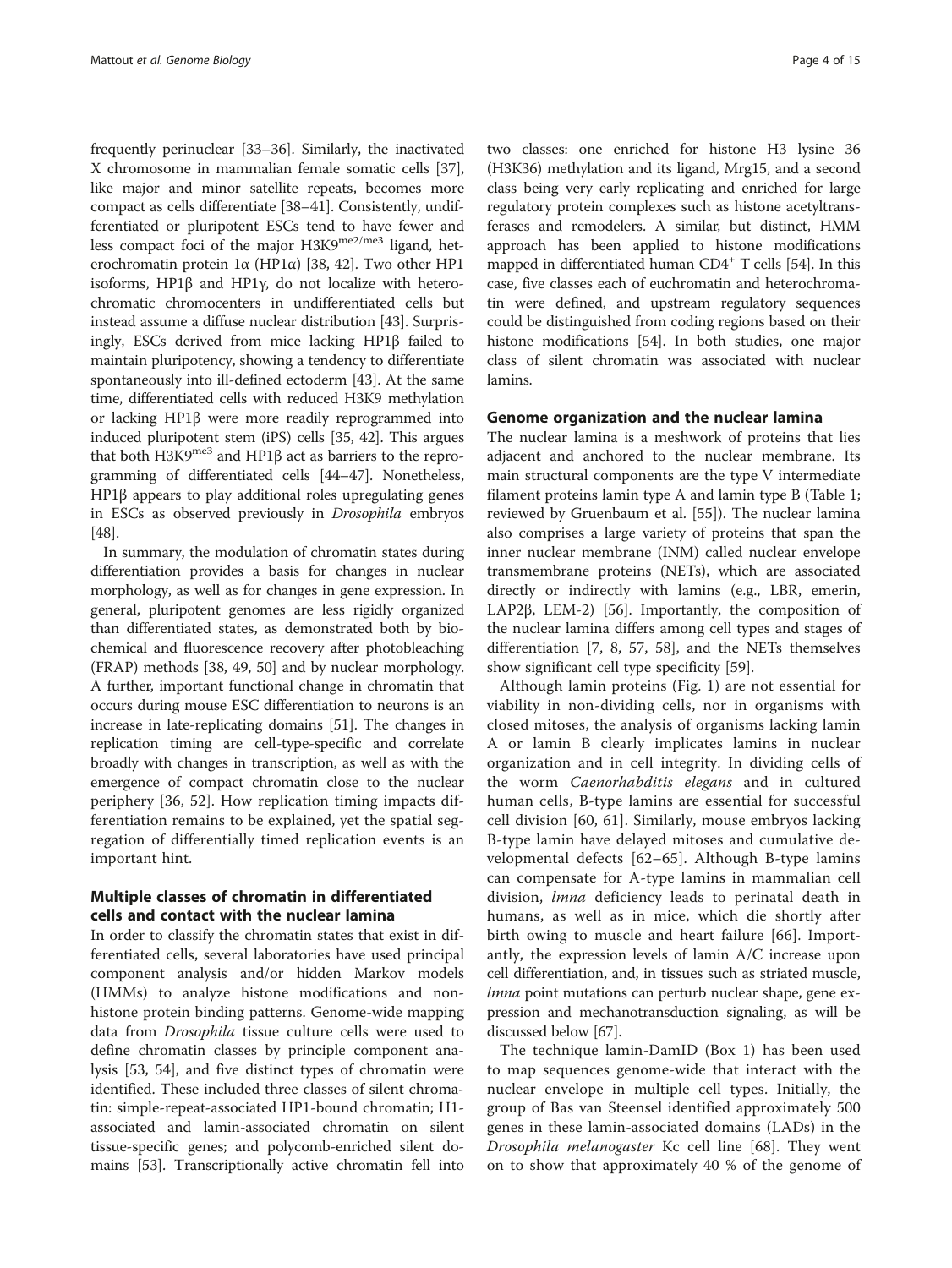<span id="page-4-0"></span>**Table 1** The basic characteristics of the lamins

| Lamin type      | Genes<br>(in mammals <sup>a</sup> ) | Major isoforms/<br>(minor isoforms) | Processing of the C-terminus                                                                                                                           | Isoelectric point (pK) and<br>solubility in mitosis | Expression                                                                                                                                                 |
|-----------------|-------------------------------------|-------------------------------------|--------------------------------------------------------------------------------------------------------------------------------------------------------|-----------------------------------------------------|------------------------------------------------------------------------------------------------------------------------------------------------------------|
| A-type<br>lamin | LMNA                                | Lamin A                             | Lamin A and $AA10$ have a<br>CaaX motif that is farnesylated<br>and ultimately cleaved with an<br>additional 15 residues from<br>the C-terminus        | pK neutral                                          | Lamins A and C are expressed in<br>most somatic differentiated cells<br>Lamin C2 is expressed in germ<br>cells                                             |
|                 |                                     | Lamin C                             | Lamin C and C2 have no CaaX Soluble during mitosis<br>motif                                                                                            |                                                     |                                                                                                                                                            |
|                 |                                     | (Lamin $A\Delta$ 10<br>Lamin C2)    |                                                                                                                                                        |                                                     |                                                                                                                                                            |
| B-type<br>lamin | LMNB1                               | Lamin B1                            | B-type lamins have a CaaX<br>motif that is farnesylated and<br>carboxymethylated on the<br>cysteine, whereas the (aaX)<br>part of the motif is removed | pK acidic                                           | Lamins B1 and B2 are expressed<br>in most or all somatic cells, but<br>lamin B1 is notably absent from<br>muscle cells. Lamin B3 is found<br>in germ cells |
|                 | I MNB2                              | Lamin B2                            | The farnesyl group is essential<br>but not sufficient for the<br>peripheral localization of<br>B-type lamins                                           | Membrane-bound in mitosis                           |                                                                                                                                                            |
|                 |                                     | (Lamin B3)                          |                                                                                                                                                        |                                                     |                                                                                                                                                            |

<sup>a</sup>The worm Caenorhabditis elegans has a single lamin gene (Imn-1) encoding a protein that has features of both A-type and B-type lamins



Fig. 1 Lamin structure. A schematic sketch of a generic lamin protein, highlighting the important structural features. The N-terminal head domain is short and mostly unstructured, and also contains a conserved phosphorylation site flanking the rod domain, which is important for lamin polymer disassembly and reassembly during mitosis. Another phosphorylation site is situated at the other extremity of the rod domain. The central rod domain is mainly composed of α-helices, consisting of four coiled coils, interrupted by flexible linker domains. The rod domain is essential for the dimerization of lamin, which is the first step required for the assembly of lamin filaments. The C-terminal tail domain of lamin protein includes a structured immunoglobulin-like domain, structurally well conserved among species, as well as the evolutionarily conserved nuclear localization signal (NLS) and CaaX motifs ("C" stands for cysteine, "a" any aliphatic amino acid, and the identity of "X" determines the enzyme that acts on the protein). In lamin the motif is recognized by a farnesyltransferase. Arrows under the sketch indicate the position of the two EDMD causing mutations on the lamin protein discussed in the review, and of the most common HGPS (progeria) mutation G608G. Δ32K in mice corresponds to the deletion of the lysine 32, which corresponds to Δ46K in C. elegans. Y59C is a missense mutation at the beginning of the rod domain in C. elegans lamin, analogous to the 45C mutation in human lamin A/C. The hundreds of other mutations leading to laminopathies are spread almost all over the lamin protein [\[151](#page-14-0)]

cultured human lung fibroblasts touches the lamina at least transiently, defining LADs that range in size from 0.1–10 Mb [\[69](#page-12-0)]. The average gene density within LADs is about half that of non-LAD regions, and most of the genes were silent or poorly expressed, as the regions are naturally AT-rich and gene-poor [\[9](#page-11-0), [70\]](#page-12-0). Using either lamin DamID or LEM2 ChIP in C. elegans, it was shown that worm NE-associated chromosomal domains tended to occupy the distal 3–5 Mb of the autosomal chromosomes, where gene density is low and repetitive elements are enriched [[71](#page-13-0)]. Interestingly, most LADs — particularly in fly and mammalian cells — have sharp borders, with specific sequence elements that contain binding sites for the in-sulator protein CTCF and YY1 [\[69,](#page-12-0) [72\]](#page-13-0) (reviewed in [[11\]](#page-11-0)).

Several studies have monitored the progressive association of repressed pluripotency genes and silent tissue-specific genes with the nuclear lamina during differentiation [[68, 70,](#page-12-0) [71](#page-13-0)]. In the mouse ESC differentiation system, the percentage of the genome that was attached to lamin was high (40–48 %) [[69\]](#page-12-0), and only approximately 1000 (12 %) of over 17,000 genes scored showed a significant increase in lamin association during the commitment to neurons [[70\]](#page-12-0). Importantly, these 1000 are enriched for pluripotency genes, which become repressed as cells differentiate, and silent nonneuron tissue-specific genes. Nonetheless, 30 % of the genes that became lamin-bound did not change in expression, indicating that the nuclear periphery does not necessarily impose transcriptional repression [[73, 74\]](#page-13-0).

In the other direction, the correlation was more robust: many of the genes that were released from the lamina upon differentiation were shown to be 'unlocked' or 'open' for lineage-specific transcription, even though active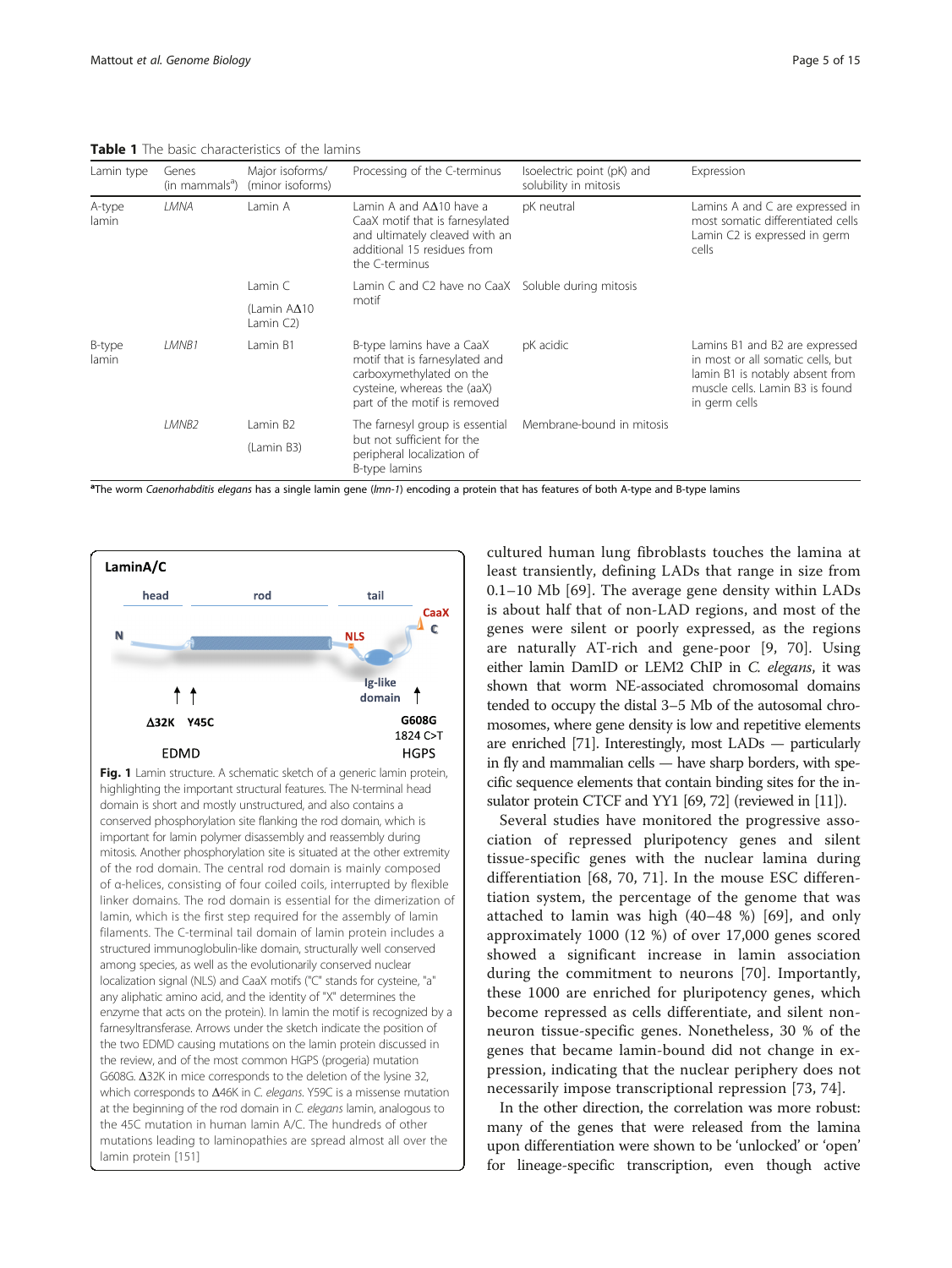transcription occurred only much later. This is consistent with a recent study that showed that it is sufficient to unfold chromatin to provoke the shift of a promoter away from the nuclear lamina in mouse ESCs [[75](#page-13-0)]. The authors induced chromatin de-condensation by targeting an acidic peptide, and found that this triggered release from the nuclear periphery for three developmentally regulated loci, in the absence of transcriptional activation [[75\]](#page-13-0). This is reminiscent of results observed by DamID [[70](#page-12-0)], which showed that genes expressed in terminally differentiated neurons shifted away from the nuclear periphery without increasing transcription in the committed precursor state (NPC), although the genes do become activated later [[70](#page-12-0)]. Similarly, in early worm development, the inward shift away from the nuclear periphery of a heterochromatic transgene containing pha-4, a marker of endoderm differentiation, occurred before its activation [\[76\]](#page-13-0). Finally, even though a comparison of LMN-1 DamID profiles from C. elegans embryos and adults showed significant concordance, tissue differentiation in adults was associated with an increased separation between NE-bound and NE-excluded regions [[77](#page-13-0)]. Collectively, these results argue that release from the lamina might correlate with chromatin remodeling, rather than active transcription. This nonetheless supports the hypothesis that gene positioning and tissue specification are coupled.

# The importance of histone modifications in positioning heterochromatin H3K9 methylation

To go beyond a simple correlation of H3K9 methylation and heterochromatin anchoring, genetic approaches are needed. The most extensive screen for factors involved in sequestering chromatin at the NE was a genome-wide RNA interference (RNAi) screen in C. elegans [\[74](#page-13-0)]. Using an integrated heterochromatic reporter, the Gasser laboratory identified two HMTs — MET-2 and SET-25 — as essential factors for the anchoring of heterochromatin to the NE in embryos. The first enzyme, MET-2, is the homolog of the mammalian histone-lysine N-methyltransferase SETDB1 (ESET), whereas SET-25 has a SET domain very similar to that of histone-lysine N-methyltransferase G9a (EHMT2), but lacks homology outside this region [[74](#page-13-0)]. MET-2 and SET-25 work in a stepwise fashion, exclusively modifying histone H3K9 by depositing mono- (MET-2), di- (MET-2) and tri-methylation (SET-25). The met-2 set-25 double-mutants lack all H3K9 methylation in embryos and during somatic cell differentiation, which not only de-represses a heterochromatic reporter but releases both it and endogenous H3K9me-enriched chromatin from the nuclear periphery, as mapped by lamin-DamID [\[71, 74\]](#page-13-0) (Fig. [2](#page-6-0)). This links H3K9 methylation causally to chromatin anchoring, at least in early worm development.

In worms, the single set-25 or single met-2 mutants also shed light on the relationship between anchoring and transcriptional repression — neither mutation compromised perinuclear positioning of the heterochromatic reporter, but both individually led to its derepression. As the set-25 mutant strain lacks  $H3K9^{me3}$  but maintains wild-type levels of H3K9me1 and H3K9me2, H3K9<sup>me2</sup> can clearly mediate anchoring, whereas H3K9me3 is needed for repression (Fig. [2](#page-6-0)). Thus, anchoring is not sufficient for silencing, yet the two are sequential events, both dependent on H3K9 methylation [[74](#page-13-0)]. Other modifications or protein binding sites might act as a pre-requisite for H3K9<sup>me</sup>-mediated anchoring, although the set-25 met-2 double-mutant did not alter methylation levels on histone H3 or H4 other than on H3K9 [[74](#page-13-0)]. Intriguingly, worms that lack all H3K9 methylation are viable and differentiate to adulthood, although the set-25 met-2 double mutants are sterile owing to impaired oogenesis at elevated temperature (e.g., at 25 °C; P Zeller, J Padeken and SMG, unpublished data).

When mammalian LADs were mapped in vivo, 80 % were enriched for H3K9me2/me3 [\[29](#page-12-0), [70](#page-12-0)]. Moreover, reduction of the relevant H3K9me2 HMT, G9a, reduced but did not ablate lamin interaction, particularly of constitutively bound LADs [[78](#page-13-0)]. While this suggests a positive role for H3K9<sup>me2</sup> in perinuclear anchoring of chromatin in mammalian cells, another study based on fluorescence in situ hybridization (FISH) showed that mutation of G9a did not affect the localization of most tested lamin-bound loci in mouse ESCs, even though H3K9<sup>me2</sup> levels were strongly reduced [[79\]](#page-13-0). Harr and colleagues showed a significant drop in lamin association of an integrated, heterochromatic transgene in mouse cells upon G9a inhibition, although not a complete release [[72](#page-13-0)]. The source of these discrepancies may lie in the method used to score the 'anchoring status' (FISH and microscopy versus DamID), or the fact that different cell types were used in each system. Taken together with the worm results, however, it appears that H3K9me1 or H3K9me2 has a conserved role in perinuclear heterochromatin anchoring, even if it is unlikely to be a sufficient signal in mammalian cells. Histone H3K9 methylation is not the only perinuclear targeting signal in worms either, since a second, H3K9<sup>me</sup>-independent, anchoring system has been shown to be induced in differentiated larval and adult tissues, to anchor heterochromatin (DSC and SMG, unpublished data). Thus, in both worms and mammals, anchoring pathways depend upon the differentiation state of a cell.

Part of the difficulty in defining the role of H3K9me in heterochromatin anchoring in mammals is that this modification accumulates on centromeric satellite repeats and serves an essential role in kinetochore function [[80](#page-13-0)]. Because of this, H3K9<sup>me</sup> depletion leads to chromosomal missegregation in mitotically dividing mammalian cells. In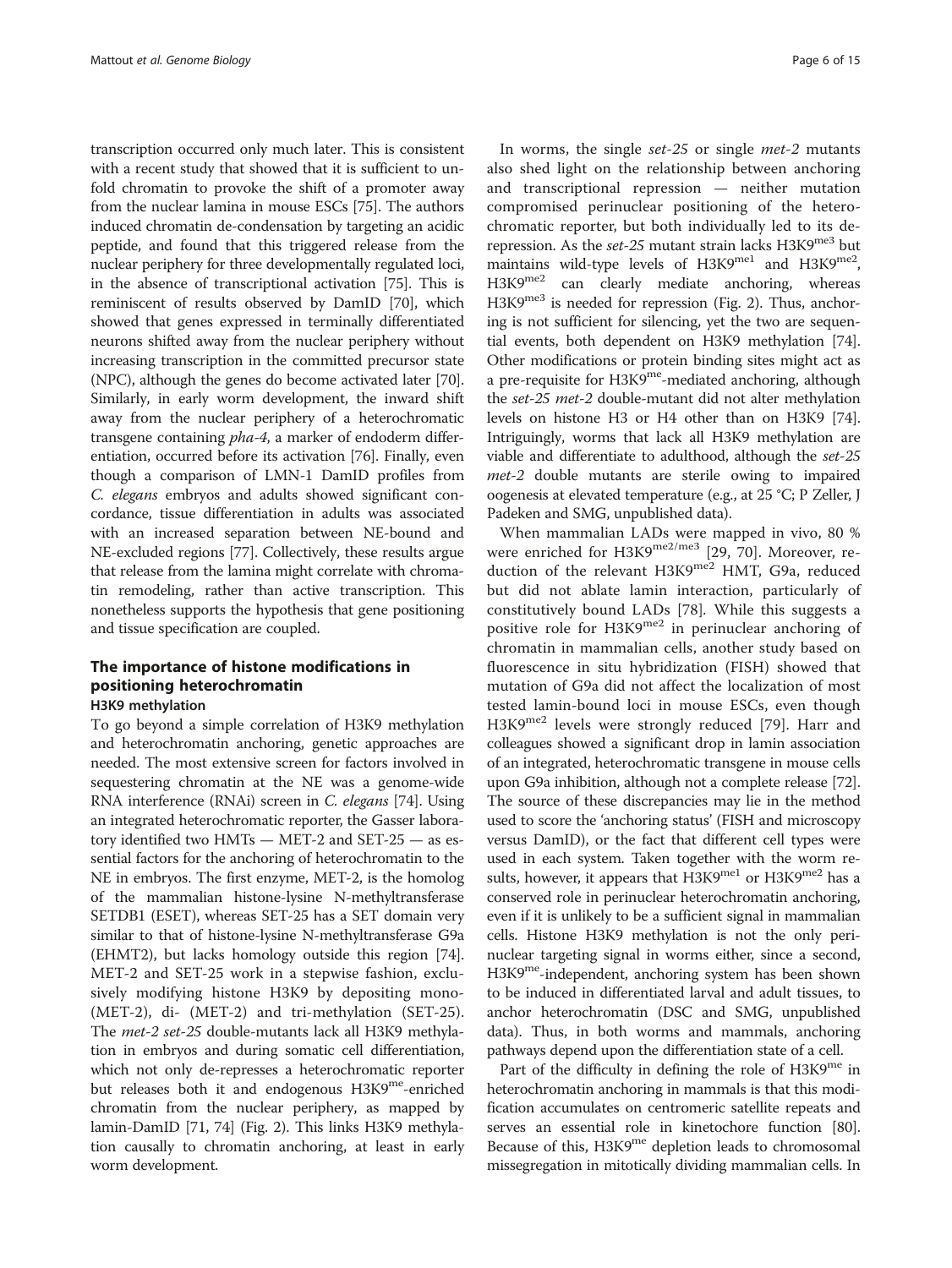<span id="page-6-0"></span>

contrast, holocentric worms (where the entire length of the chromosome acts as the centromere) have no mitotic defects in the absence of H3K9<sup>me</sup> (J Padeken, personal communication). Moreover, HMT functions appear to be more redundant in the mammalian systems: not only can HMTs G9a and both Suv39H1 and Suv39H2 deposit H3K9<sup>me2/me3</sup>, but, in cells lacking both isozymes of Suv39H, centromeres lose H3K9me3 yet remain clustered owing to a compensatory function of H3K9me1, which accumulates at the centromere [[80](#page-13-0), [81\]](#page-13-0). In this case, the persistent satellite DNA architecture was thought to stem from the action of two H3K9-specific mono-methyltransferases, PRDM3 and PRDM16 [[81](#page-13-0)]. Their simultaneous downregulation caused dispersal of centromeric foci and an accumulation of major satellite transcripts [[81\]](#page-13-0). For other mammalian cell phenomena, such as the peripheral nuclear positioning of the β-globin locus on a bacterial artificial chromosome, localization was dependent on both Suv39H-mediated H3K9me3 and G9a-mediated H3K9me2 [\[82\]](#page-13-0). Consistently, in the study of an inducible LAD, Harr and colleagues found that knockdown of Suv39H1 or the prolonged treatment with an inhibitor of G9a reduced, but did not completely eliminate, perinuclear association in mouse fibroblasts, coincident with a reduction in both H3K9me2 and H3K9<sup>me3</sup> [\[72](#page-13-0)]. Intriguingly, in this induced

anchoring situation, polycomb-deposited H3K27me3 was also implicated in reporter association with the lamina [[72\]](#page-13-0).

#### Anchors for heterochromatin

Assuming that histone H3K9 methylation, either alone or together with other modifications, targets sequences to the NE, it remains unresolved what factor(s) recognize the anchoring signal. It is unlikely that lamins bind specific lysine-methylated residues directly — rather, this is a job for specific 'reader' proteins that contain structurally defined chromo, PHD, MBT or tudor domains [[83](#page-13-0)]. In HeLa cells, a previously uncharacterized proline-rich protein named PRR14 localizes to the nuclear envelope and promotes attachment of H3K9me3-marked heterochromatin, presumably through its interaction with the H3K9<sup>me</sup> reader HP1 [\[84\]](#page-13-0). Interestingly, knockdown of PRR14 impairs myoblast differentiation [\[85\]](#page-13-0), yet no specific loci were shown to be displaced from the NE in these cells. Future research should test the PRR14 anchoring function by means of quantitative binding assays for specific loci. However, knockout alleles encoding HP1α or HP1β in mice eliminate neither heterochromatin formation nor its localization [[43](#page-12-0)]; moreover, in C. elegans embryos, the double deletion of genes encoding HP1 homologs (hpl-1 and hpl-2), even in combination with loss of a third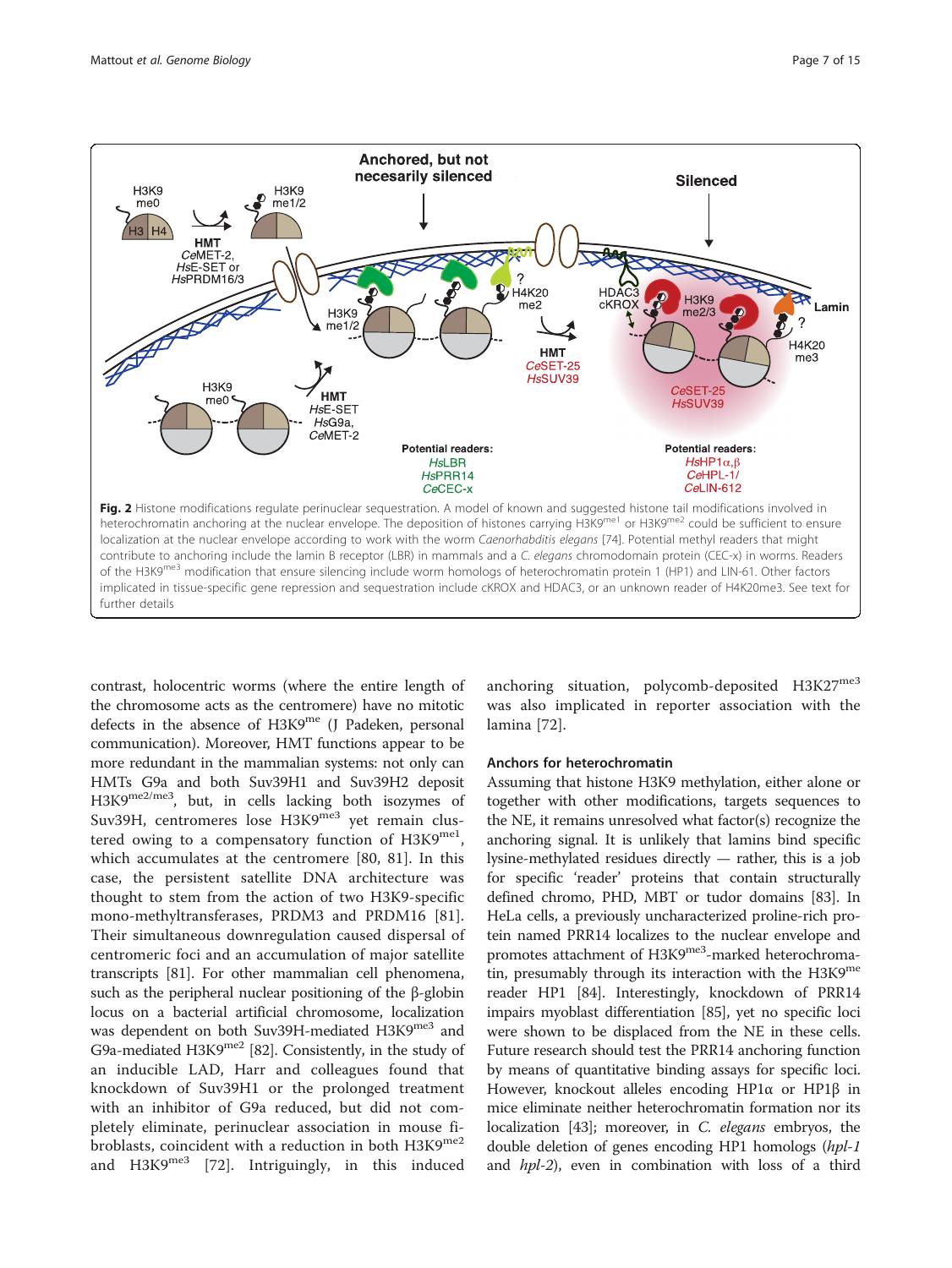H3K9<sup>me</sup> reader, LIN-61, left heterochromatic reporters anchored [\[74\]](#page-13-0). It is thus highly likely that additional H3K9<sup>me</sup>-recognizing anchors exist.

In mammals, one of these anchors could be the lamin B receptor LBR, which co-immunoprecipitates with H3K9<sup>me3</sup>-marked chromatin [[86](#page-13-0)] and appears to interact with HP1 [[87](#page-13-0)]. Unlike the worm LBR homolog, mammalian LBR has a C-terminal tudor domain that binds to  $H4K20^{me2}$  in vitro [\[88\]](#page-13-0). Unfortunately,  $H4K20^{me2}$  is distributed broadly across the genome, without significant enrichment in LADs [[89\]](#page-13-0), and H4K20<sup>me3</sup> is enriched in centromeric satellite DNA, which does not always bind the nuclear envelope [[90\]](#page-13-0). Moreover, in suv420h2 knockout mice, which have strongly compromised levels of H4K20me3, peripheral heterochromatin appears normal [[91\]](#page-13-0). Nonetheless, given the genetic evidence that LBR is crucial for heterochromatin anchoring in some differentiated mouse tissues [\[8](#page-11-0)], it will be important to test for a combinatorial effect(s) or redundancies between H4K20me2 and HP1 in mammalian heterochromatin anchoring.

In C. elegans, targeted RNAi and mutagenesis screens aimed at identifying factors that compromise heterochromatin anchoring in either embryos or differentiated tissues have been performed. In embryos, a novel H3K9<sup>me</sup> reader appears to mediate anchoring in embryos (A. Gonzales-Sandoval and SMG, personal communication), whereas in differentiated tissues methylation marks other than H3K9 contribute to heterochromatin anchoring. These differentiation-induced alternative pathways, along with a lack of centromeric heterochromatin, are the likely explanation for the near-normal development of H3K9-deficient worms [\[74](#page-13-0)].

### Alternative heterochromatin anchoring pathways and redundancy

Preliminary data address the nature of these alternative, differentiation-driven and H3K9<sup>me</sup>-independent, pathways for chromatin anchoring. The polycomb-deposited mark H3K27<sup>me3</sup> is a plausible candidate as it marks facultative heterochromatin, particularly at developmentally regulated promoters [\[92](#page-13-0)], and is enriched in the outermost borders of LADs [\[69](#page-12-0)]. Recent work in mouse 3 T3 MEFs showed that H3K27me3 contributes to the peripheral relocation of a sequence located at the edge of a LAD [[72](#page-13-0)], whereas, in worms, ablation of PRC2 components mes-3 and mes-6 leads to de-repression of a heterochromatic reporter in embryos and differentiated tissues, but no release from the NE [[74\]](#page-13-0). Moreover, most polycomb-positive or H3K27<sup>me3</sup>-positive foci in differentiating cells are not perinuclear [\[91](#page-13-0)]. In uncommitted cells, this might stem from the coupling of H3K27<sup>me3</sup> with  $H3K4^{me3}$ , a mark that is actively excluded from the NE.

Further evidence for redundant, accumulative, but also alternative, pathways of heterochromatin tethering came from an elegant study that examined nuclei in differentiated tissues of wild-type mice and mice deficient for LBR and/or lamin A/C [\[8](#page-11-0)]. In the most extreme cell type studied, that of wild-type rod photoreceptor cells of the retina, the authors found an 'inverted' spatial organization of chromatin, with heterochromatin in the nuclear core and euchromatin at the periphery [\[7](#page-11-0)]. They showed that this inverted topology was due to the fact that neither LBR nor lamin A/C are expressed in these highly specialized retinal cells [\[8\]](#page-11-0). LBR is typically induced earlier in tissue development than lamin A/C, and, in tissues where both are expressed, or when one is ectopically expressed to replace the other, a 'conventional' nuclear architecture was restored. Intriguingly, the artificial induction of LBR in these retinal cells, but not lamin C, was sufficient to keep heterochromatin at the nuclear periphery, arguing that lamin A/C requires other proteins or chromatin ligands for interaction [[93](#page-13-0)]. The missing factor(s) was not any of the known INM lamin-interacting proteins [\[8](#page-11-0)]. By contrast, knowing that LBR-deficient embryonic stem cells are viable, it should be possible to devise a screen for restored heterochromatin anchoring in mice.

Finally, sequence-specific binding sites might also play a role in locus-specific lamin attachment, as evidenced in a study of the IgH LAD in mice [\[94](#page-13-0)]. In this study, a GAGA motif binder, cKrox, was shown to bind to HDAC3 and Lap2β, a lamin-associated gene regulator. Lap2β shows selective anchoring activity that is cell type- and developmental stage-specific. HDAC3 appears to be a recurrent factor in NE tethering as it also binds to emerin [[95](#page-13-0), [96\]](#page-13-0). However, neither Lap2β nor HDAC3 can account for the widespread association of heterochromatin with the NE. It is likely that different loci use different anchoring pathways in differentiated cells, as observed in worms. Indeed, a comparison of lamin and emerin DamID profiles in C. elegans showed that, despite an overlap of 89 % between DamID profiles, these two NE proteins also were bound by different sets of tissue-specific genes [[77](#page-13-0)]. The dominance of one anchoring mechanism over another for a given locus might depend on aspects of the local chromatin state, the presence of *cis*-acting elements, proximity to developmentally regulated promoters, and possibly on cell-type variations in the composition of the NE [\[59,](#page-12-0) [97\]](#page-13-0).

Independent of these heterochromatin pathways, there is a conserved DNA tethering mechanism that relies on the SUN domain family of anchors (named derived from the Schizosaccharomyces pombe Sad1 and C. elegans Unc-84 proteins), a class of NETs that are anchored both by lamins (in vertebrates) or by interaction with chromatin (in yeast). In the intermembrane space, their C-terminal SUN domain interacts with nesprins, which extend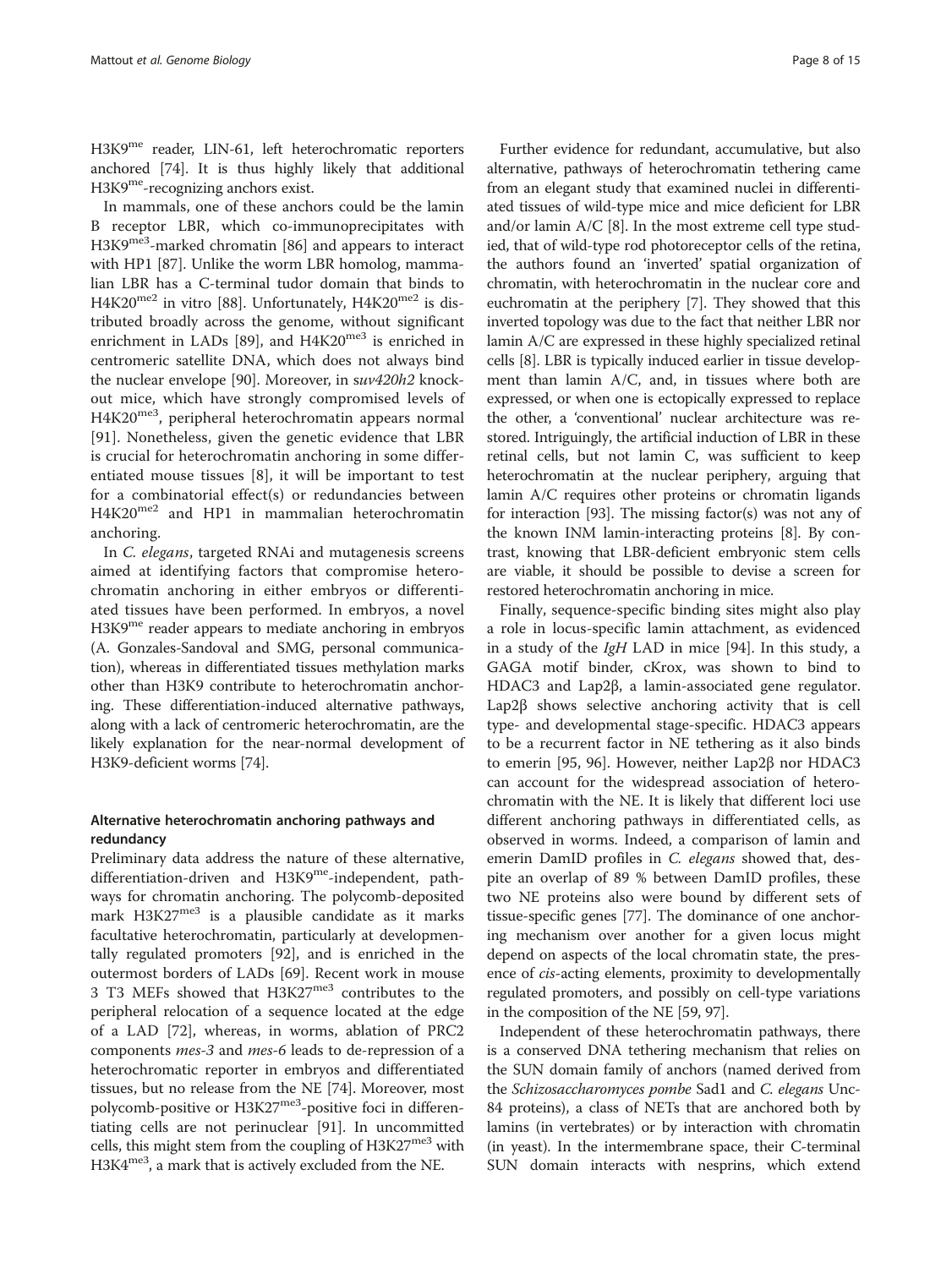through the outer nuclear membrane to the cytoskeleton (reviewed in [[98](#page-13-0), [99\]](#page-13-0)). This so-called LINC complex ('linking inner nuclear membrane and cytoskeleton') has been implicated in chromatin tethering from yeast to human, but, most notably, it functions universally in the formation of the meiotic 'bouquet' structure in which telomeres are clustered to promote homolog pairing before the pachytene stage. SUN domain proteins in yeast and worms also help anchor telomeres in mitotic cells [[100](#page-13-0)–[102\]](#page-13-0). Intriguingly, mutation of nesprins, which link to the cytoskeleton, or perturbation of the level of SUN domain proteins, leads to defects in the function of human differentiated tissues, such as those of the inner ear [[103](#page-13-0)].

# Self-reinforcing mechanisms that sequester silent chromatin at the nuclear periphery

During cell differentiation, uncommitted cells with identical genetic information acquire epigenetic changes that need to be passed on through mitotic cell division in order to maintain lineage specification. Current models for the epigenetic inheritance of histone methylation propose that HMTs are recruited to chromatin by the marks they deposit, thus ensuring both the modification of neighboring nucleosomes and the propagation of the mark onto newly deposited nucleosomes at the replication fork. Good support for this mechanism exists for the propagation of H3K27me3 by PRC2 [[104](#page-13-0)], for the spreading of H3K9me<sup>3</sup> in fission yeast by Clr4 [\[105\]](#page-13-0), for the maintenance of H3K9me3 at centromeric repeats in mammals by Suv39 [[106](#page-13-0), [107](#page-13-0)] and of  $H3K9^{me2}$  by G9a [[108, 109\]](#page-13-0). Similarly, in C. elegans, SET-25 becomes enriched in foci that colocalize with the mark it deposits, H3K9me3, in a manner that is independent of the HP1 homologs, even though the worm Hpl-1 and Set-25 proteins colocalize in heterochromatic foci.

The fact that H3K9 mono- and di-methylation is a trigger for perinuclear chromatin anchoring suggests that the pathway towards heterochromatin can itself drive its spatial segregation from active chromatin domains. Furthermore, the finding that the HMT that deposits the terminal, repressive H3K9 methylation mark remains bound to perinuclear heterochromatin explains how the nuclear periphery is favorable for both the establishment and propagation of repression. This circularity could act as a self-reinforcing mechanism that ensures the robust separation of active and inactive chromatin domains.

We note that a similar mechanism has been demonstrated for SIR-mediated silencing in budding yeast, where peripheral anchoring is mediated by the chromatinbound Sir4 protein (reviewed in [\[21](#page-12-0)]). Sir4 is required to nucleate repression, through the recruitment of both Sir2 (to deacetylate H4K16ac) and Sir3 (which binds to

deacetylated histones to repress transcription), and then Sir4 remains bound as an integral component of silent chromatin. Sir4 also ensures the tethering of silent chromatin to the yeast NE, and targeted Sir4 is sufficient to shift an active locus to the yeast nuclear periphery [\[110](#page-13-0)]. This is conceptually analogous to the situation in C. elegans, where H3K9me1/me2-containing chromatin binds to the NE before establishment of the repressed state. Thus, peripheral sequestration of chromatin both nucleates and propagates repression. Given that peripheral attachment also favors late replication [[36](#page-12-0), [51](#page-12-0)], the timing of replication of peripheral chromatin might further reinforce heritable repression.

#### The functional implications of gene positioning

It is clear that the NE cannot be considered exclusively as a repressive compartment, nor is the nuclear interior uniformly active. Nonetheless, elegant gain-of-function targeting assays show that subnuclear compartments can influence gene expression. In particular, the tethering of genes to repressive zones of the NE, notably to NE-bound telomere clusters in yeast or to emerin/lamin zones in mammals, can facilitate gene repression (reviewed in [[111](#page-13-0)]). In mouse fibroblasts, some tethered genes responded to positional cues and others did not — this variability reflecting the strength of the promoter and the integration site of the reporters in the genome. Indeed, a high-throughput analysis of 27,000 reporter integrations in the genome of mouse ESCs showed that expression levels vary significantly depending on the integration site, but also confirmed that most reporters integrated into LADs have lower transcription levels [[112](#page-13-0)]. The conclusion from these studies is that, although the NE can favor repression, position alone is not sufficient to repress a gene, nor does transcription per se drive a gene away from the periphery (Fig. [2](#page-6-0)).

Nonetheless, by now a large number of examples show the relocation of a transcriptionally active, developmentally regulated gene from the NE to the interior lumen of the nucleus in a tissue-specific or cell type-specific manner (reviewed in [\[113\]](#page-13-0)). In several organisms, including C. elegans [\[114\]](#page-13-0), developmentally regulated promoters have been observed to move upon activation from a random or peripheral distribution to the nuclear interior, even overcoming a methylated H3K9 heterochromatic state [\[115\]](#page-13-0).

An exception to this trend of shifting inwards during activation is the major heat-shock gene, a conserved gene homologous to HSP70 in human. In C. elegans, this locus (hsp16.2) is found juxtaposed to nuclear pores, independent of its expression status, and the gene becomes even more tightly associated with nuclear pores upon induction of heat shock [\[116\]](#page-13-0). In flies, as in yeasts and worms, the association of stress-induced genes with nuclear pores requires components of the regulatory SAGA complex and the RNA processing and export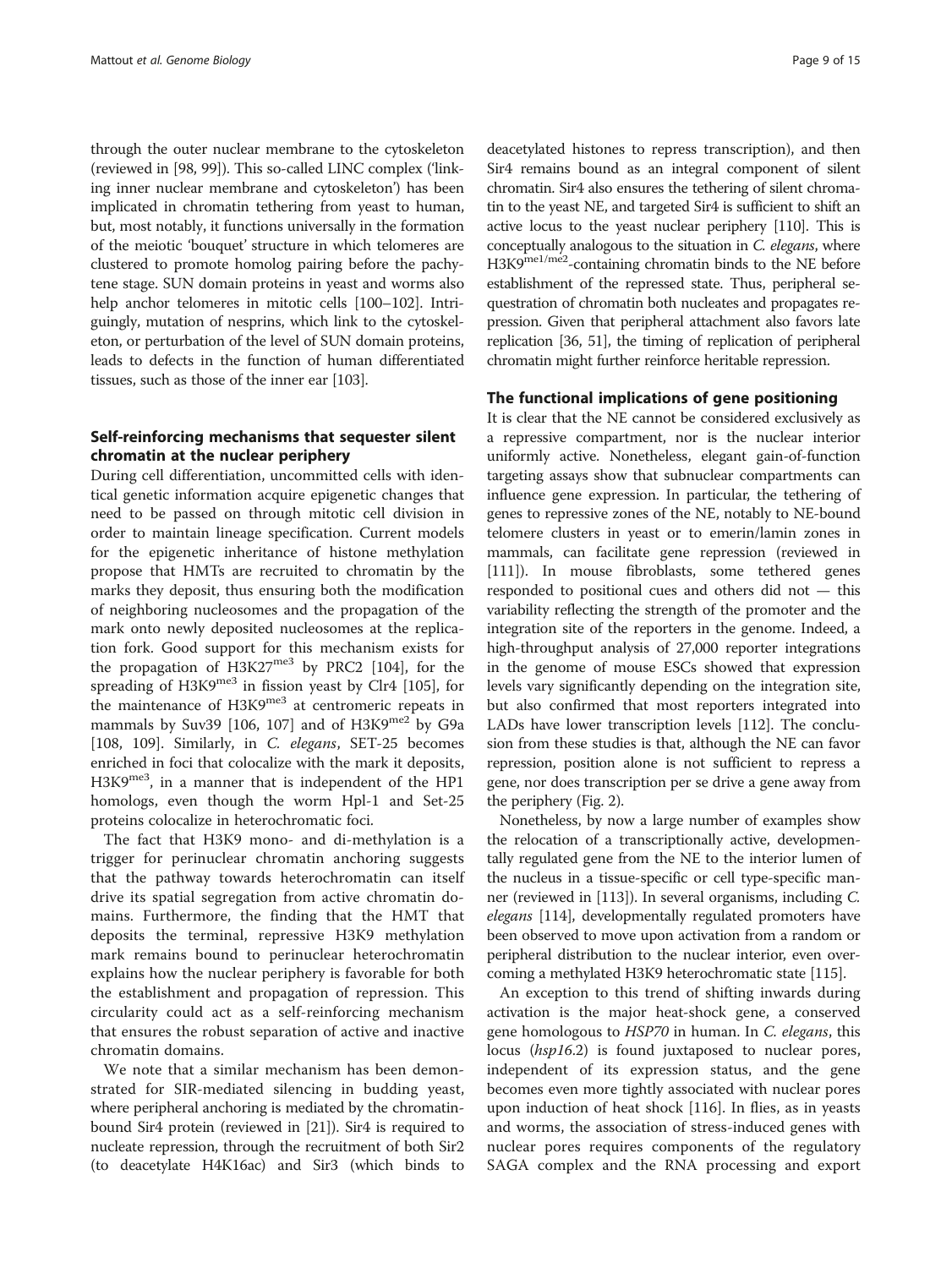machinery THO-TREX [\[117](#page-13-0)]. This might also be the case for the upregulated male X chromosome in Drosophila [[118](#page-13-0), [119](#page-13-0)]. Whether this mechanism controls RNA turnover and export, or promoter efficiency, remains unclear.

#### Chromatin organization and lamins

In general, the integrity of the inner nuclear envelope is important for stable gene expression. This was shown for a heterochromatic array in C. elegans following depletion of the lamin homolog LMN-1, in Drosophila testis, and finally in mammalian cells lacking lamins or associated components [\[115](#page-13-0), [120](#page-14-0)–[122\]](#page-14-0). Lamin depletion, however, impacts many other nuclear processes, making it impossible to conclude that lamin association directly controls gene expression. More compelling evidence for the role of lamins in the spatial organization of the genome and its expression comes from the study of specific point mutations in lamin A or in its associated proteins emerin, Lap2β and Man1, which cause various late-onset degenerative diseases in humans, collectively called laminopathies [\[10](#page-11-0)] (Table 2).

Most laminopathies are autosomal dominant and generally cause late-onset degeneration of either striated

muscle, heart, adipocytes, peripheral neurons, skin or bones, with only a few mutations leading to systemic progeria [\[10](#page-11-0), [55,](#page-12-0) [123](#page-14-0)]. Currently, over 460 different disease mutations have been mapped to the human LMNA gene, defining 17 distinct diseases, more than in any other human gene [[124\]](#page-14-0) (Table 2; Fig. [1](#page-4-0)). Various models have been proposed to explain how a single LMNA gene can generate so many distinct pathologies. It has been proposed that lamin mutations affect gene expression in a tissue-specific manner, possibly by influencing perinuclear chromatin organization. In some cases, there appear to be defects in repair of DNA damage or loss of function of adult stem cells, whereas, in yet others, the nucleus becomes unable to resist mechanical stress (a common feature of diseased muscle tissue) or mechanotransduction signaling is compromised, thereby perturbing cell differentiation (for reviews, see [\[10](#page-11-0), [55](#page-12-0)]). Clearly, these models are not mutually exclusive.

One frequent pathology arising from lamin A/C mutations is the autosomal-dominant Emery–Dreifuss muscular dystrophy (AD-EDMD) [\[10](#page-11-0)], which can also arise through mutation of the lamin-binding protein emerin (X-linked EDMD). This is consistent given that

| Affected tissue/phenotype | Disease                            | Full name/description                                                                           | OMIM code |  |
|---------------------------|------------------------------------|-------------------------------------------------------------------------------------------------|-----------|--|
| Muscle                    | EDMD <sub>2</sub>                  | Autosomal-dominant Emery-Dreifuss muscular dystrophy                                            | #181350   |  |
|                           | EDMD3                              | Autosomal-recessive Emery-Dreifuss muscular dystrophy                                           |           |  |
|                           | LGMD1B                             | Limb girdle muscular dystrophy type 1B                                                          |           |  |
|                           | CMD <sub>1</sub> A                 | Dilated cardiomyopathy 1A                                                                       | #115200   |  |
|                           | <b>CCD</b>                         | Cardiac and conduction defect                                                                   |           |  |
|                           | AD-SMA                             | Autosomal-dominant spinal muscular atrophy                                                      |           |  |
|                           | LAF<br>Lone atrial fibrillation    |                                                                                                 |           |  |
|                           |                                    | Generalized muscular dystrophy and/or cardiomyopathy phenotype                                  |           |  |
|                           |                                    | dropped head syndrome                                                                           |           |  |
| Fat                       | FPLD1                              | Familiar partial lipodystrophy TYPE 1                                                           | #608600   |  |
|                           | FPLD <sub>2</sub>                  | Familiar partial lipodystrophy TYPE 2                                                           | #151600   |  |
|                           |                                    | Generalized lipodystrophy phenotype                                                             |           |  |
| Neuronal                  | CMT2B1                             | Charcot-Marie-Tooth type 2B1                                                                    | #605588   |  |
|                           |                                    | Generalized neuropathy phenotype                                                                |           |  |
| Multisystem               | <b>MADA</b>                        | Mandibuloacral dysplasia                                                                        | #248370   |  |
|                           | <b>RD</b>                          | Restrictive dermopathy                                                                          | #176670   |  |
|                           |                                    | Generalized metabolic syndrome phenotype                                                        |           |  |
|                           |                                    | Slovenian type heart-hand syndrome                                                              |           |  |
| Premature aging           | <b>HGPS</b>                        | Hutchinson-Gilford progeria syndrome                                                            | #176670   |  |
|                           | WRN-like                           | Atypical Werner syndrome                                                                        | #277700   |  |
|                           | LIRLLC/LDHCP                       | Generalized lipoatrophy, insulin-resistant diabetes, disseminated leuko-melanodermic<br>papules | #608056   |  |
|                           | Liver steatosis and cardiomyopathy |                                                                                                 |           |  |

Table 2 Classification of the laminopathies<sup>a</sup>

a<br>List of human genetic diseases and disorders caused by mutations in the LMNA gene, classified by type of tissue affected (see also [[151\]](#page-14-0))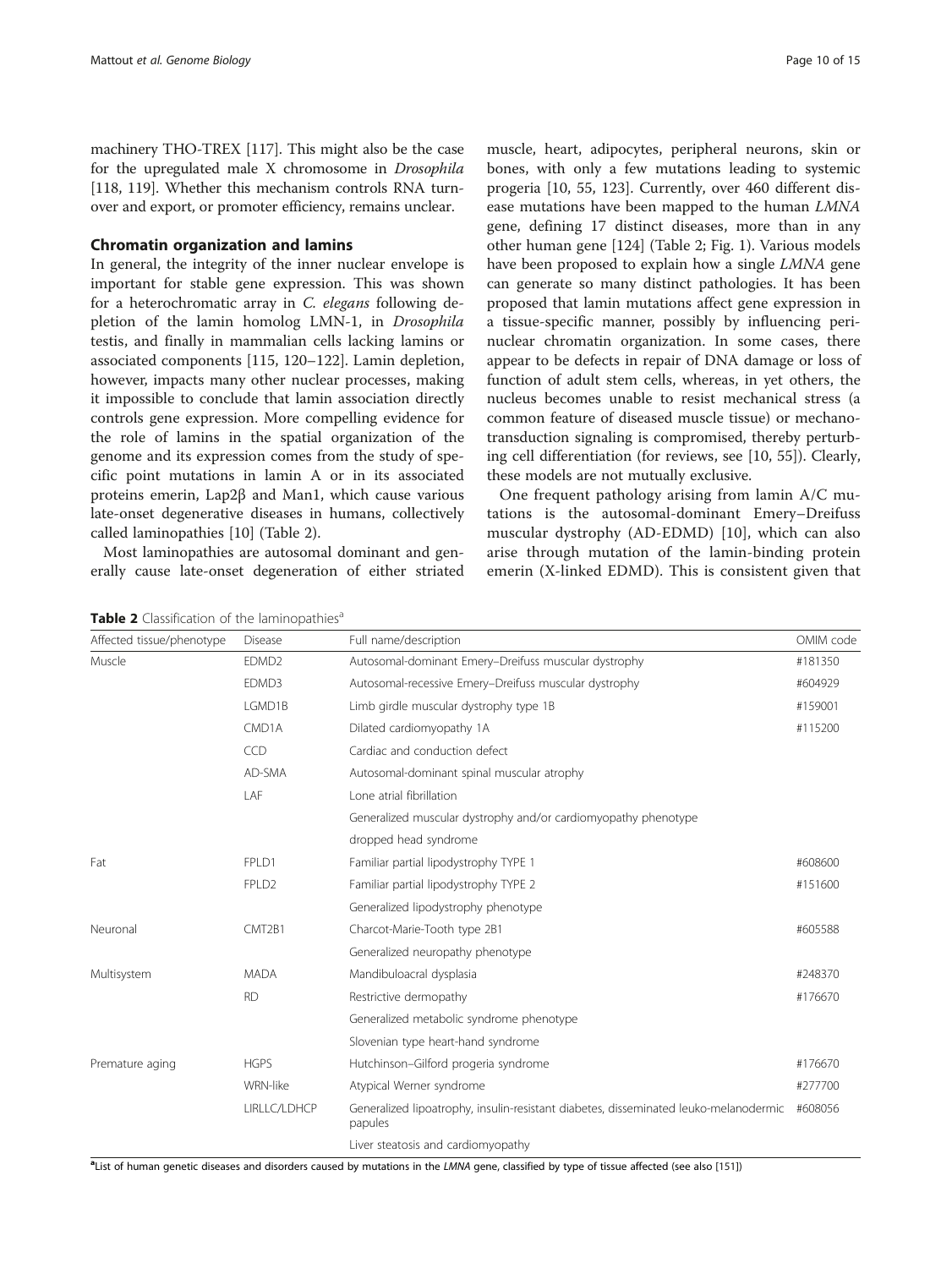lamin A is necessary for proper localization of emerin at the nuclear periphery [\[66](#page-12-0), [125](#page-14-0)]. However, not all AD-EDMD mutations cause displacement of emerin [[126, 127\]](#page-14-0), and it is difficult to explain why a loss of emerin binding would be autosomal dominant. Intriguingly, most mouse models of the human laminopathic mutations fail to recapitulate their autosomaldominant features, restricting the use of mouse as a model system.

A genetic study of a specific AD-EDMD mutation in C. elegans, by contrast, has suggested that hypersequestration of genes at the nuclear lamina leads to a dominant, striated-muscle defect [[128](#page-14-0)]. The ectopic expression of the Y45C point mutation introduced into C. elegans LMN-1 (Y59C) led to an inability to release muscle-specific genes from the NE in muscle tissue at a stage when these promoters should normally be induced. Although the muscles could still develop, the tissue was misorganized, and there was a noticeable loss of muscle function in adult worms [\[128\]](#page-14-0). If muscle-specific genes are inappropriately expressed owing to peripheral sequestration, causing the disease phenotypes, then interference in heterochromatin sequestration might be a plausible treatment for AD-EDMD patients. This model would explain the gain-of-function, dominant-negative character of this particular mutation.

A further laminopathic LMNA allele that has been studied in detail in both mouse and C. elegans encodes a protein lacking lysine 32 (ΔK32). Mice homozygous for the ΔK32 LMNA mutation show a delay in maturation of striated muscle and have metabolic defects that include reduced adipose tissue and hypoglycemia, which leads in turn to premature death. The transcription factor SREBP-1, which was previously shown to interact directly with lamin A protein [[129\]](#page-14-0), showed reduced activity in the ΔK32 knock-in mice, causing liver failure and death [[130\]](#page-14-0). In C. elegans, the equivalent mutation (ΔK46) caused alterations in the in vitro lateral assembly of dimeric head-to-tail lamin polymers, which is a prerequisite step for the formation of filaments. This led to an abnormal organization of lamin protofilaments and a decreased affinity for emerin in vitro [[131\]](#page-14-0). Remarkably, in C. elegans, the  $\Delta$ K46 mutation caused lamin aggregation with LEM-2 in vivo, and emerin displacement to the cytoplasm, and provoked motility defects and abnormalities of muscle structure [[131\]](#page-14-0).

Drosophila has provided another genetic model for lamin deficiencies. Drosophila larval cells lacking the A-type lamin C have NE defects, including changes in nuclear morphology and the clustering of nuclear pore complexes, much like those observed in human laminopathies [[132](#page-14-0)]. Ectopic expression of a mutant lamin C lacking its first 42 amino acids (head domain) caused muscle defects, abnormal organization of the cytoskeleton and disrupted muscle striation [\[133](#page-14-0)]. The small fraction of animals that managed to escape larval lethality had leg defects, consistent with a loss of muscle function and ecdysone hormone signaling [\[133\]](#page-14-0). In both worms and flies, other missense AD-EDMD-linked mutations caused lamin aggregation, although most had no visible adult phenotypes.

A wide range of mutations in lamin A/C have been correlated with changes in higher-order chromatin organization, and particularly severe effects accompany the C-terminal deletion that provokes systemic progeria, or Hutchinson Gilford progeria syndrome. It is unclear whether its chromatin effects cause or result from the premature-aging phenotypes as the progeria mutation also affects cell metabolism and WNT and NOTCH signaling [\[134, 135\]](#page-14-0). Interestingly, embryonic fibroblasts derived from mouse models of this disease do not show early senescence, whereas adult fibroblasts do; senescence was traced to the inability of the adult fibroblasts to produce a functional extracellular matrix, which in turn reduced WNT signaling, promoting early senescence [\[136\]](#page-14-0).

Less-dramatic phenotypes arise from lamin point mutations that appear to cause a loss or gain of interaction with specific transcription factors. One well-studied case is that of SREBP1, a transcription factor that binds to the sterol regulatory element on DNA and regulates the genes required for de novo lipogenesis. SREBP1 is a lamin A binding partner in mouse adipocytes, and lipodystrophy-linked mutations map to the SREBP1 binding domain in lamin A/C. Inappropriate sequestration or improper release of SREBP1 might thus be responsible for the fat loss seen in patients carrying these mutations. In a further exciting study, lamin A/C and emerin were shown to regulate the nuclear localization of the mechanosensitive transcription factor myocardin-like protein 1 (MKL-1, also known as MAL or MRTF-A), possibly by modulating the balance between G-actin and F-actin [[137](#page-14-0)]. Indeed, emerin caps pointed-end actin filaments and could modulate actin dynamics at the NE [\[138\]](#page-14-0). If defective, this might lead to an inability to cope with mechanical stress.

Other transcription factors that associate with lamin or lamina-associated proteins include germ-cell-less (GCL), which binds to the INM protein LAP2β in mouse, and the DP3 subunit of the E2F-DP3 heterodimer, which influences the regulation of E2F-dependent genes [[139\]](#page-14-0). The transcription factor Oct-1 is localized to the nuclear lamina and represses the aging-associated collagenase gene at the NE. In aging cells, it loses this association, and the collagenase gene becomes active [[140](#page-14-0)]. In addition, the inner-membrane spanning protein MAN-1 binds to SMAD4, which in turn brings regulatory SMADs to the nuclear periphery to inhibit the bone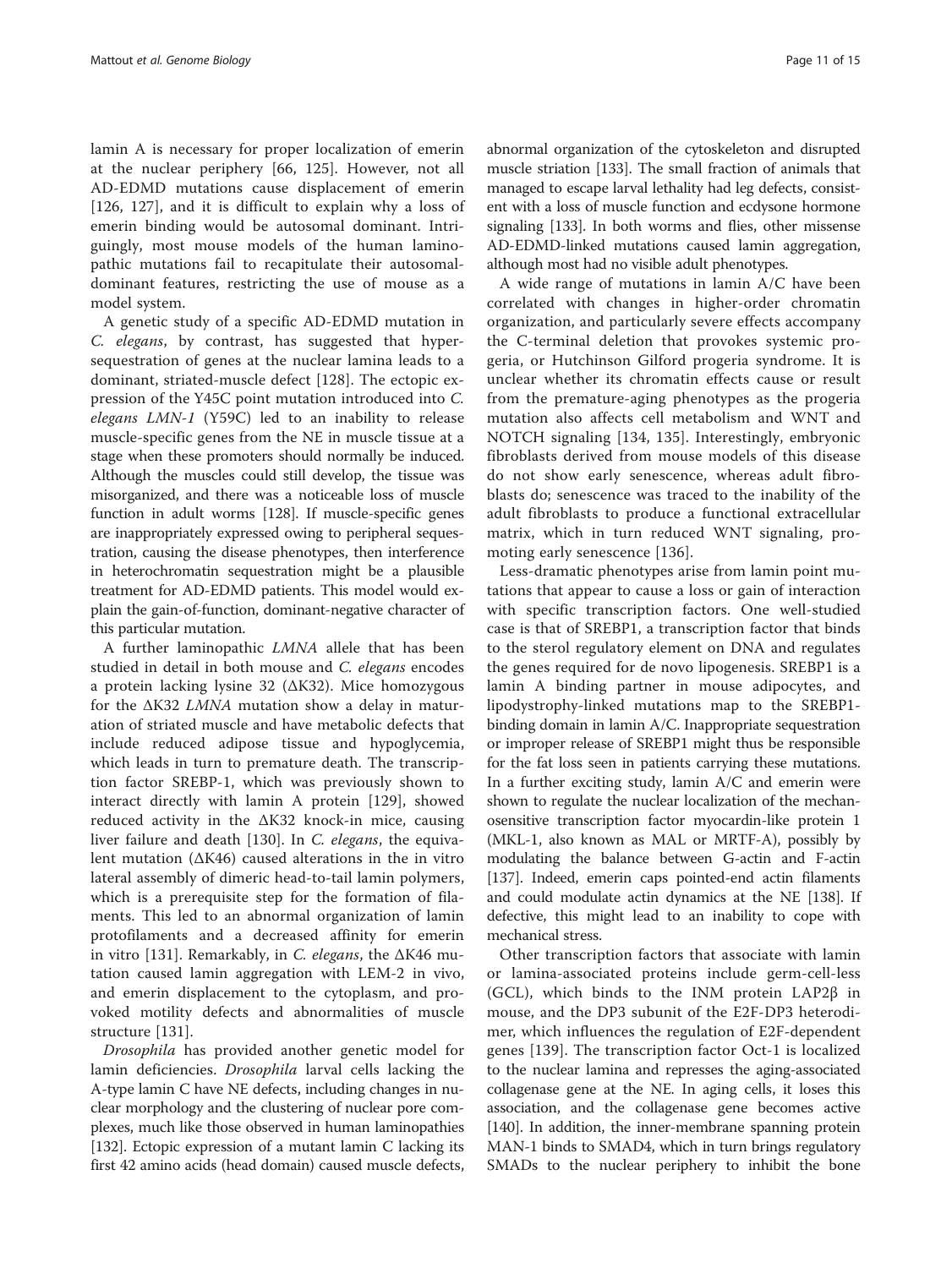<span id="page-11-0"></span>morphogenetic protein 4 (BMP4) signaling pathway [[141](#page-14-0)]. Finally, several LEM-domain proteins (e.g., LAP2β and emerin) bind to the small transcription regulator barrier to autointegration factor (BAF), as well as the histone deacetylase HDAC3 and HA95 (reviewed in [[142](#page-14-0)]). Exactly what roles these factors play in gene expression is still unclear, but HDAC3 and BAF have both been associated with mammalian promoters. Given that there are known instances in which the mislocalization or sequestration of a transcription factor perturbs gene activation (e.g., [[143](#page-14-0)]), it is not difficult to imagine a mechanism through which a mutant lamin A fails to bind, or fails to release, a given transcription factor, leading to gene misregulation. Substantiating such mechanisms in differentiating human tissues, however, will be a difficult task.

#### Dealing with redundancy as one goes forward

Clearly, there is much left to discover about how nuclear lamins and nuclear positioning affect tissuespecific gene expression, yet in all cases it is necessary to demonstrate causality and not simply correlation. Future research must focus on the crucial link between chromatin states and NE partners, while dealing with the redundancies that we know exist among factors that anchor chromatin in the interphase nucleus. Clever screens in organisms that are partially compromised for aspects of nuclear organization should provide the means to identify essential components of other redundant pathways. Forward-genetic screens for dominant, gain-of-function phenotypes will also be needed to verify new components. Deciphering the mechanisms that determine the spatial organization of the genome in differentiated tissues requires that one monitors tissuespecific spatial distributions, which presents a challenge for high-throughput genetic approaches, yet clues can be gained from human diseases that affect nuclear organization. Fortunately, chromatin modifications and NE proteins — with the exception of the absence of lamin in plants and yeast — appear to be some of the most highly conserved proteins in our genomes. Thus, it is likely that we will be able to discover and test new molecules involved in the organization of the interphase genome through development and tissue-specific differentiation by capitalizing on trans-species studies of nuclear organization.

#### Abbreviations

AD-EDMD: autosomal-dominant Emery–Dreifuss muscular dystrophy; BAF: barrier to autointegration factor; ChIP: chromatin immunoprecipitation; DamID: DNA adenine methyltransferase (dam)-fusion identification; ESC: embryonic stem cell; FRAP: fluorescence recovery after photobleaching; FRET: fluorescence resonance energy transfer; HDAC: histone deacetylase; HGPS: Hutchison Gilford progeria syndrome; HMT: histone methyltransferase; HP1: heterochromatin protein 1; INM: inner nuclear membrane; LAD: lamin-associated domain; LBR: lamin B receptor; LEM: lamin, emerin, Man1; LINC: linking inner nuclear membrane

and cytoskeleton; MBT: malignant brain tumor; meC: methyl-cytosine; NE: nuclear envelope; NET: nuclear envelope transmembrane protein; NPC: neural precursor cell; Pc: polycomb; SAGA: Spt3, Ada2, Gcn5, Ada3 complex; SIR: silent information regulator; SUN: S. pombe Sad1, and C. elegans Unc-84 related.

#### Competing interests

The authors declare that they have no competing interests.

#### Acknowledgments

The authors acknowledge the support of the Swiss National Science Foundation Marie-Heim Vogtlin grant to AM, Sinergia and SNF grants to SMG, Marie Curie Intra-European and EMBO Fellowships to DSC, and support of the Novartis Research Foundation. We thank the laboratory members for stimulating discussions and proofreading of the text, in particular A. Gonzalez-Sandoval. We thank Y. Gruenbaum for initial input on this review and collaboration on laminopathies.

#### Published online: 25 August 2015

#### References

- 1. Strickfaden H, Zunhammer A, van Koningsbruggen S, Kohler D, Cremer T. 4D chromatin dynamics in cycling cells: Theodor Boveri's hypotheses revisited. Nucleus. 2010;1:284–97.
- 2. Akhtar A, Gasser SM. The nuclear envelope and transcriptional control. Nat Rev Genet. 2007;8:507–17.
- 3. Ciabrelli F, Cavalli G. Chromatin-driven behavior of topologically associating domains. J Mol Biol. 2015;427:608–25.
- 4. Pombo A, Dillon N. Three-dimensional genome architecture: players and mechanisms. Nat Rev Mol Cell Biol. 2015;16:245–57.
- 5. Talamas JA, Capelson M. Nuclear envelope and genome interactions in cell fate. Front Genet. 2015;6:95.
- 6. Taddei A, Gasser SM. Structure and function in the budding yeast nucleus. Genetics. 2012;192:107–29.
- 7. Solovei I, Kreysing M, Lanctot C, Kosem S, Peichl L, Cremer T, et al. Nuclear architecture of rod photoreceptor cells adapts to vision in mammalian evolution. Cell. 2009;137:356–68.
- 8. Solovei I, Wang AS, Thanisch K, Schmidt CS, Krebs S, Zwerger M, et al. LBR and lamin A/C sequentially tether peripheral heterochromatin and inversely regulate differentiation. Cell. 2013;152:584–98.
- 9. Camozzi D, Capanni C, Cenni V, Mattioli E, Columbaro M, Squarzoni S, et al. Diverse lamin-dependent mechanisms interact to control chromatin dynamics. Focus on laminopathies. Nucleus. 2014;5:427–40.
- 10. Worman HJ, Bonne G. "Laminopathies": a wide spectrum of human diseases. Exp Cell Res. 2007;313:2121–33.
- 11. Bickmore WA, van Steensel B. Genome architecture: domain organization of interphase chromosomes. Cell. 2013;152:1270–84.
- 12. van Arensbergen J, van Steensel B, Bussemaker HJ. In search of the determinants of enhancer-promoter interaction specificity. Trends Cell Biol. 2014;24:695–702.
- 13. Meister P, Mango SE, Gasser SM. Locking the genome: nuclear organization and cell fate. Curr Opin Genet Dev. 2011;21:167–74.
- 14. Stadler MB, Murr R, Burger L, Ivanek R, Lienert F, Scholer A, et al. DNAbinding factors shape the mouse methylome at distal regulatory regions. Nature. 2011;480:490–5.
- 15. de Wit E, de Laat W. A decade of 3C technologies: insights into nuclear organization. Genes Dev. 2012;26:11–24.
- 16. Greil F, Moorman C, van Steensel B. DamID: mapping of in vivo protein-genome interactions using tethered DNA adenine methyltransferase. Methods Enzymol. 2006;410:342–59.
- 17. Bibel M, Richter J, Schrenk K, Tucker KL, Staiger V, Korte M, et al. Differentiation of mouse embryonic stem cells into a defined neuronal lineage. Nat Neurosci. 2004;7:1003–9.
- 18. Bernstein BE, Mikkelsen TS, Xie X, Kamal M, Huebert DJ, Cuff J, et al. A bivalent chromatin structure marks key developmental genes in embryonic stem cells. Cell. 2006;125:315–26.
- 19. Mohn F, Weber M, Rebhan M, Roloff TC, Richter J, Stadler MB, et al. Lineage-specific polycomb targets and de novo DNA methylation define restriction and potential of neuronal progenitors. Mol Cell. 2008;30:755–66.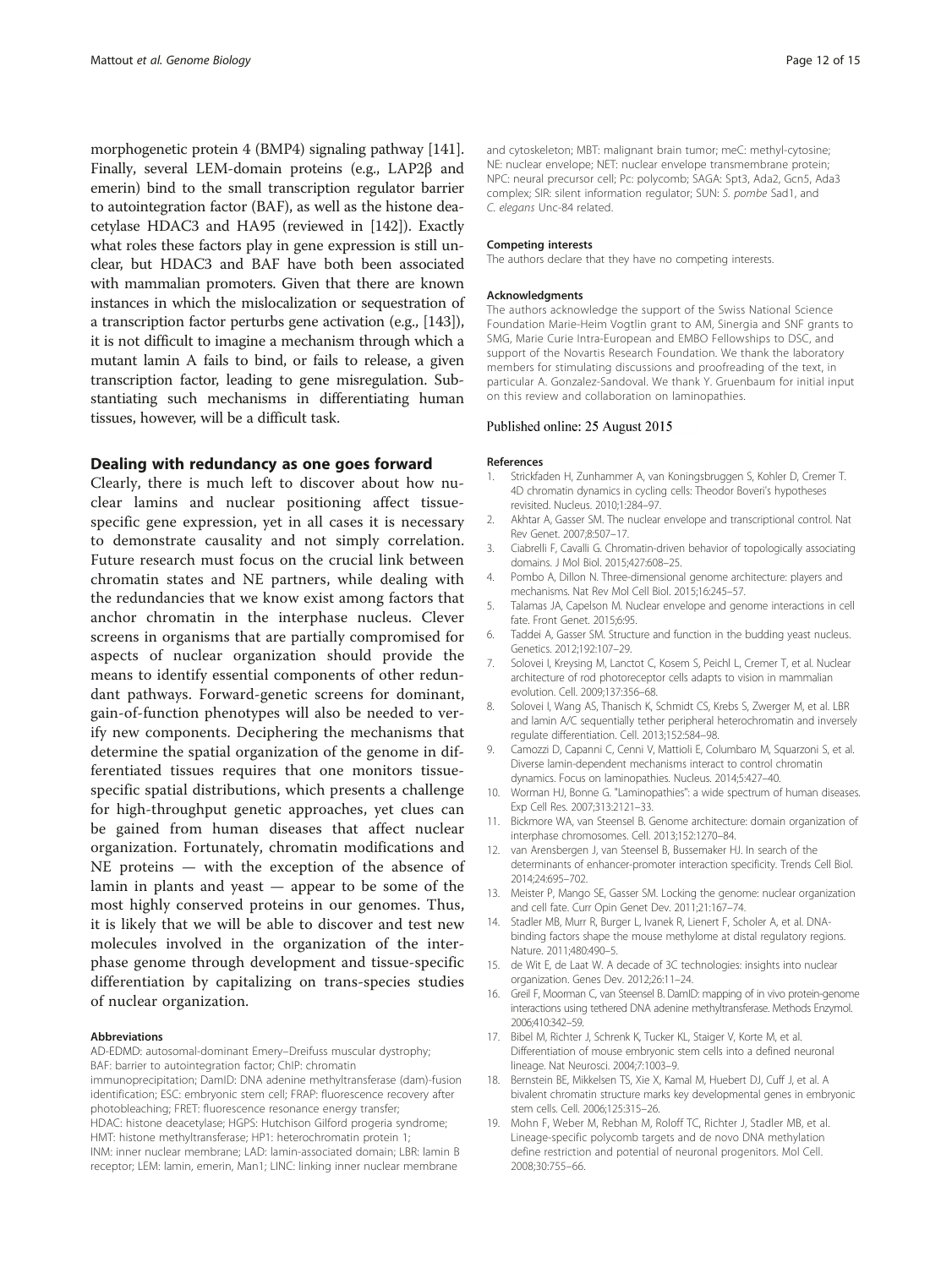- <span id="page-12-0"></span>20. Feldmann A, Ivanek R, Murr R, Gaidatzis D, Burger L, Schubeler D. Transcription factor occupancy can mediate active turnover of DNA methylation at regulatory regions. PLoS Genet. 2013;9:e1003994.
- 21. Kueng S, Oppikofer M, Gasser SM, SIR proteins and the assembly of silent chromatin in budding yeast. Annu Rev Genet. 2013;47:275–306.
- 22. Vastenhouw NL, Zhang Y, Woods IG, Imam F, Regev A, Liu XS, et al. Chromatin signature of embryonic pluripotency is established during genome activation. Nature. 2010;464:922–6.
- 23. Voigt P, Tee WW, Reinberg D. A double take on bivalent promoters. Genes Dev. 2013;27:1318–38.
- 24. Riising EM, Comet I, Leblanc B, Wu X, Johansen JV, Helin K. Gene silencing triggers polycomb repressive complex 2 recruitment to CpG islands genome wide. Mol Cell. 2014;55:347–60.
- 25. Mikkelsen TS, Ku M, Jaffe DB, Issac B, Lieberman E, Giannoukos G, et al. Genome-wide maps of chromatin state in pluripotent and lineagecommitted cells. Nature. 2007;448:553–60.
- 26. Pan G, Tian S, Nie J, Yang C, Ruotti V, Wei H, et al. Whole-genome analysis of histone H3 lysine 4 and lysine 27 methylation in human embryonic stem cells. Cell Stem Cell. 2007;1:299–312.
- 27. Zhao XD, Han X, Chew JL, Liu J, Chiu KP, Choo A, et al. Whole-genome mapping of histone H3 Lys4 and 27 trimethylations reveals distinct genomic compartments in human embryonic stem cells. Cell Stem Cell. 2007;1:286–98.
- 28. Ku M, Koche RP, Rheinbay E, Mendenhall EM, Endoh M, Mikkelsen TS, et al. Genomewide analysis of PRC1 and PRC2 occupancy identifies two classes of bivalent domains. PLoS Genet. 2008;4:e1000242.
- 29. Wen B, Wu H, Shinkai Y, Irizarry RA, Feinberg AP. Large histone H3 lysine 9 dimethylated chromatin blocks distinguish differentiated from embryonic stem cells. Nat Genet. 2009;41:246–50.
- 30. Filion GJ, van Steensel B. Reassessing the abundance of H3K9me2 chromatin domains in embryonic stem cells. Nat Genet. 2010;42:4. author reply 5–6.
- 31. Lienert F, Mohn F, Tiwari VK, Baubec T, Roloff TC, Gaidatzis D, et al. Genomic prevalence of heterochromatic H3K9me2 and transcription do not discriminate pluripotent from terminally differentiated cells. PLoS Genet. 2011;7:e1002090.
- 32. Padeken J, Zeller P, Gasser SM. Repeat DNA in genome organization and stability. Curr Opin Genet Dev. 2015;31:12–9.
- 33. Ahmed K, Dehghani H, Rugg-Gunn P, Fussner E, Rossant J, Bazett-Jones DP. Global chromatin architecture reflects pluripotency and lineage commitment in the early mouse embryo. PLoS One. 2010;5:e10531.
- 34. Efroni S, Duttagupta R, Cheng J, Dehghani H, Hoeppner DJ, Dash C, et al. Global transcription in pluripotent embryonic stem cells. Cell Stem Cell. 2008;2:437–47.
- 35. Fussner E, Djuric U, Strauss M, Hotta A, Perez-Iratxeta C, Lanner F, et al. Constitutive heterochromatin reorganization during somatic cell reprogramming. EMBO J. 2011;30:1778–89.
- 36. Hiratani I, Ryba T, Itoh M, Rathjen J, Kulik M, Papp B, et al. Genome-wide dynamics of replication timing revealed by in vitro models of mouse embryogenesis. Genome Res. 2010;20:155–69.
- 37. Chow J, Heard E. X inactivation and the complexities of silencing a sex chromosome. Curr Opin Cell Biol. 2009;21:359–66.
- 38. Meshorer E, Yellajoshula D, George E, Scambler PJ, Brown DT, Misteli T. Hyperdynamic plasticity of chromatin proteins in pluripotent embryonic stem cells. Dev Cell. 2006;10:105–16.
- 39. Kobayakawa S, Miike K, Nakao M, Abe K. Dynamic changes in the epigenomic state and nuclear organization of differentiating mouse embryonic stem cells. Genes Cells. 2007;12:447–60.
- 40. Wiblin AE, Cui W, Clark AJ, Bickmore WA. Distinctive nuclear organisation of centromeres and regions involved in pluripotency in human embryonic stem cells. J Cell Sci. 2005;118:3861–8.
- 41. Bartova E, Galiova G, Krejci J, Harnicarova A, Strasak L, Kozubek S. Epigenome and chromatin structure in human embryonic stem cells undergoing differentiation. Dev Dyn. 2008;237:3690–702.
- 42. Mattout A, Biran A, Meshorer E. Global epigenetic changes during somatic cell reprogramming to iPS cells. J Mol Cell Biol. 2011;3:341–50.
- 43. Mattout AAY, BS Sailaja, Edupuganti V Raghu Ram, Harikumar A, Mallm JP, et al. Heterochromatin Protein 1β has distinct functions and distinct nuclear distribution in pluripotent versus differentiated cells. Genome Biol. In press.
- 44. Sridharan R, Gonzales-Cope M, Chronis C, Bonora G, McKee R, Huang C, et al. Proteomic and genomic approaches reveal critical functions of H3K9 methylation and heterochromatin protein-1gamma in reprogramming to pluripotency. Nat Cell Biol. 2013;15:872–82.
- 45. Soufi A, Donahue G, Zaret KS. Facilitators and impediments of the pluripotency reprogramming factors' initial engagement with the genome. Cell. 2012;151:994–1004.
- 46. Onder TT, Kara N, Cherry A, Sinha AU, Zhu N, Bernt KM, et al. Chromatinmodifying enzymes as modulators of reprogramming. Nature. 2012;483:598–602.
- 47. Chen J, Liu H, Liu J, Qi J, Wei B, Yang J, et al. H3K9 methylation is a barrier during somatic cell reprogramming into iPSCs. Nat Genet. 2013;45:34–42.
- 48. Cabrera JR, Olcese U, Horabin JI. A balancing act: heterochromatin protein 1a and the Polycomb group coordinate their levels to silence chromatin in Drosophila. Epigenetics Chromatin. 2015;8:17.
- 49. Bhattacharya D, Talwar S, Mazumder A, Shivashankar GV. Spatio-temporal plasticity in chromatin organization in mouse cell differentiation and during Drosophila embryogenesis. Biophys J. 2009;96:3832–9.
- 50. Boskovic A, Eid A, Pontabry J, Ishiuchi T, Spiegelhalter C, Raghu Ram EV, et al. Higher chromatin mobility supports totipotency and precedes pluripotency in vivo. Genes Dev. 2014;28:1042–7.
- 51. Hiratani I, Ryba T, Itoh M, Yokochi T, Schwaiger M, Chang CW, et al. Global reorganization of replication domains during embryonic stem cell differentiation. PLoS Biol. 2008;6:e245.
- 52. Pope BD, Ryba T, Dileep V, Yue F, Wu W, Denas O, et al. Topologically associating domains are stable units of replication-timing regulation. Nature. 2014;515:402–5.
- 53. Filion GJ, van Bemmel JG, Braunschweig U, Talhout W, Kind J, Ward LD, et al. Systematic protein location mapping reveals five principal chromatin types in Drosophila cells. Cell. 2010;143:212–24.
- 54. Ernst J, Kellis M. Discovery and characterization of chromatin states for systematic annotation of the human genome. Nat Biotechnol. 2010;28:817–25.
- 55. Gruenbaum Y, Foisner R. Lamins: Nuclear intermediate filament proteins with fundamental functions in nuclear mechanics and genome regulation. Annu Rev Biochem. 2015;84:131–64.
- 56. Schirmer EC, Foisner R. Proteins that associate with lamins: many faces, many functions. Exp Cell Res. 2007;313:2167–79.
- 57. Worman HJ. Nuclear lamins and laminopathies. J Pathol. 2012;226:316–25.
- 58. de Las Heras JI, Batrakou DG, Schirmer EC. Cancer biology and the nuclear envelope: a convoluted relationship. Semin Cancer Biol. 2013;23:125–37.
- 59. Korfali N, Wilkie GS, Swanson SK, Srsen V, de Las HJ, Batrakou DG, et al. The nuclear envelope proteome differs notably between tissues. Nucleus. 2012;3:552–64.
- 60. Harborth J, Elbashir SM, Bechert K, Tuschl T, Weber K. Identification of essential genes in cultured mammalian cells using small interfering RNAs. J Cell Sci. 2001;114:4557–65.
- 61. Liu J, Rolef Ben-Shahar T, Riemer D, Treinin M, Spann P, Weber K, et al. Essential roles for Caenorhabditis elegans lamin gene in nuclear organization, cell cycle progression, and spatial organization of nuclear pore complexes. Mol Biol Cell. 2000;1:3937–47.
- 62. Kim Y, Sharov AA, McDole K, Cheng M, Hao H, Fan CM, et al. Mouse B-type lamins are required for proper organogenesis but not by embryonic stem cells. Science. 2011;334:1706–10.
- 63. Osouda S, Nakamura Y, de Saint PB, McConnell M, Horigome T, Sugiyama S, et al. Null mutants of Drosophila B-type lamin Dm(0) show aberrant tissue differentiation rather than obvious nuclear shape distortion or specific defects during cell proliferation. Dev Biol. 2005;284:219–32.
- 64. Yang SH, Jung HJ, Coffinier C, Fong LG, Young SG. Are B-type lamins essential in all mammalian cells? Nucleus. 2011;2:562–9.
- 65. Kim Y, Zheng X, Zheng Y. Proliferation and differentiation of mouse embryonic stem cells lacking all lamins. Cell Res. 2013;23:1420–3.
- 66. Sullivan T, Escalante-Alcalde D, Bhatt H, Anver M, Bhat N, Nagashima K, et al. Loss of A-type lamin expression compromises nuclear envelope integrity leading to muscular dystrophy. J Cell Biol. 1999;147:913–20.
- 67. Lammerding J, Fong LG, Ji JY, Reue K, Stewart CL, Young SG, et al. Lamins A and C but not lamin B1 regulate nuclear mechanics. J Biol Chem. 2006;281:25768–80.
- 68. Pickersgill H, Kalverda B, de Wit E, Talhout W, Fornerod M, van Steensel B. Characterization of the Drosophila melanogaster genome at the nuclear lamina. Nat Genet. 2006;38:1005–14.
- 69. Guelen L, Pagie L, Brasset E, Meuleman W, Faza MB, Talhout W, et al. Domain organization of human chromosomes revealed by mapping of nuclear lamina interactions. Nature. 2008;453:948–51.
- 70. Peric-Hupkes D, Meuleman W, Pagie L, Bruggeman SW, Solovei I, Brugman W, et al. Molecular maps of the reorganization of genome-nuclear lamina interactions during differentiation. Mol Cell. 2010;38:603–13.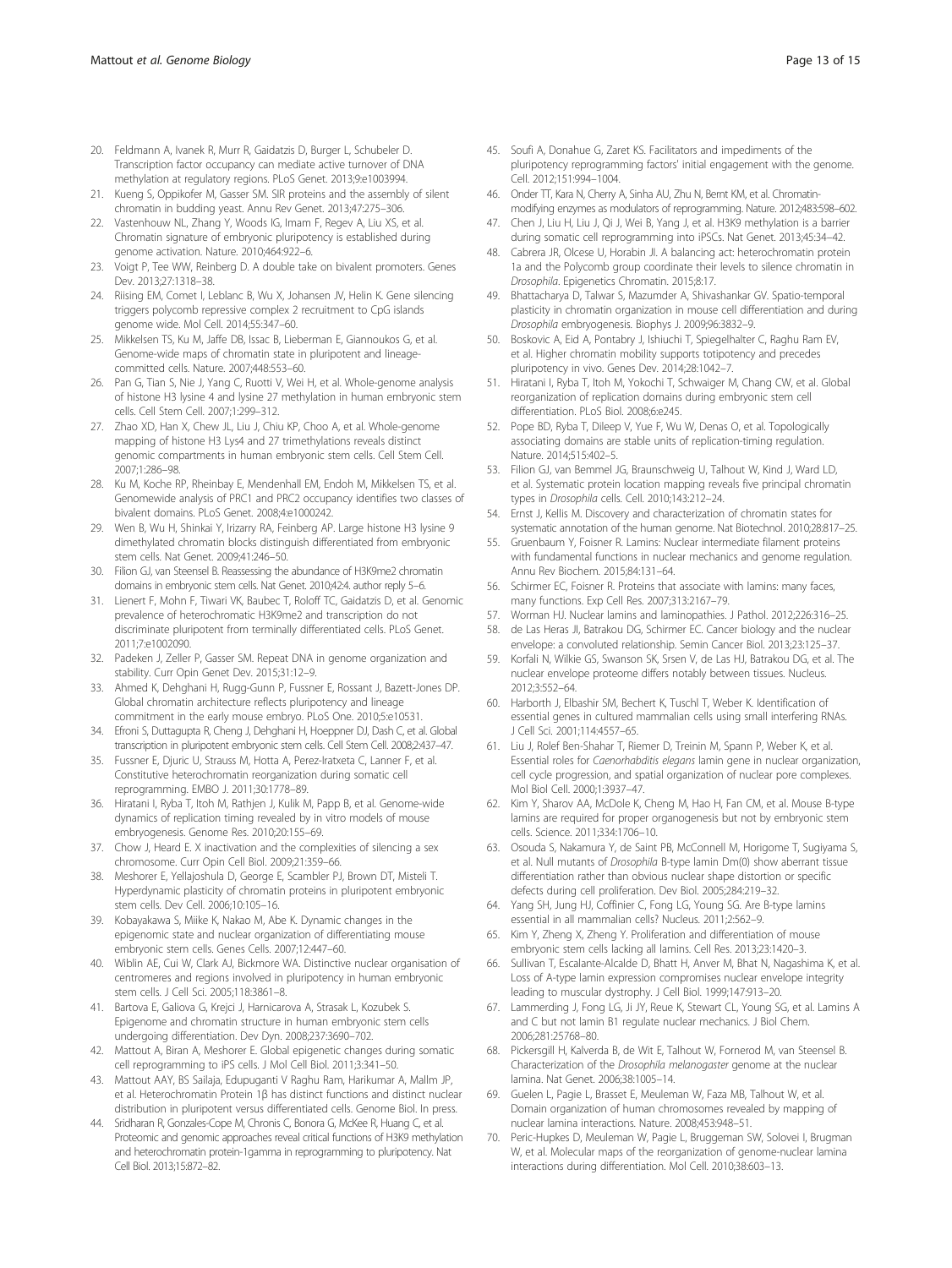- <span id="page-13-0"></span>71. Ikegami K, Egelhofer TA, Strome S, Lieb JD. Caenorhabditis elegans chromosome arms are anchored to the nuclear membrane via discontinuous association with LEM-2. Genome Biol. 2010;11:R120.
- 72. Harr JC, Luperchio TR, Wong X, Cohen E, Wheelan SJ, Reddy KL. Directed targeting of chromatin to the nuclear lamina is mediated by chromatin state and A-type lamins. J Cell Biol. 2015;208:33–52.
- 73. Towbin BD, Meister P, Gasser SM. The nuclear envelope–a scaffold for silencing? Curr Opin Genet Dev. 2009;19:180–6.
- 74. Towbin BD, Gonzalez-Aguilera C, Sack R, Gaidatzis D, Kalck V, Meister P, et al. Step-wise methylation of histone H3K9 positions heterochromatin at the nuclear periphery. Cell. 2012;150:934–47.
- 75. Therizols P, Illingworth RS, Courilleau C, Boyle S, Wood AJ, Bickmore WA. Chromatin decondensation is sufficient to alter nuclear organization in embryonic stem cells. Science. 2014;346:1238–42.
- 76. Meister P, Gehlen LR, Varela E, Kalck V, Gasser SM. Visualizing yeast chromosomes and nuclear architecture. Methods Enzymol. 2010;470:535–67.
- 77. Gonzalez-Aguilera C, Ikegami K, Ayuso C, de Luis A, Iniguez M, Cabello J, et al. Genome-wide analysis links emerin to neuromuscular junction activity in Caenorhabditis elegans. Genome Biol. 2014;15:R21.
- 78. Kind J, Pagie L, Ortabozkoyun H, Boyle S, de Vries SS, Janssen H, et al. Single-cell dynamics of genome-nuclear lamina interactions. Cell. 2013;153:178–92.
- 79. Yokochi T, Poduch K, Ryba T, Lu J, Hiratani I, Tachibana M, et al. G9a selectively represses a class of late-replicating genes at the nuclear periphery. Proc Natl Acad Sci U S A. 2009;106:19363–8.
- 80. Peters AH, O'Carroll D, Scherthan H, Mechtler K, Sauer S, Schofer C, et al. Loss of the Suv39h histone methyltransferases impairs mammalian heterochromatin and genome stability. Cell. 2001;107:323–37.
- 81. Pinheiro I, Marqueron R, Shukeir N, Eisold M, Fritzsch C, Richter FM, et al. Prdm3 and Prdm16 are H3K9me1 methyltransferases required for mammalian heterochromatin integrity. Cell. 2012;150:948–60.
- 82. Bian Q, Khanna N, Alvikas J, Belmont AS. β-Globin cis-elements determine differential nuclear targeting through epigenetic modifications. J Cell Biol. 2013;203:767–83.
- 83. Musselman CA, Lalonde ME, Cote J, Kutateladze TG. Perceiving the epigenetic landscape through histone readers. Nat Struct Mol Biol. 2012;19:1218–27.
- 84. Poleshko A, Mansfield KM, Burlingame CC, Andrake MD, Shah NR, Katz RA. The human protein PRR14 tethers heterochromatin to the nuclear lamina during interphase and mitotic exit. Cell Rep. 2013;5:292–301.
- 85. Yang M, Yuan ZM. A novel role of PRR14 in the regulation of skeletal myogenesis. Cell Death Dis. 2015;6:e1734.
- 86. Makatsori D, Kourmouli N, Polioudaki H, Shultz LD, McLean K, Theodoropoulos PA, et al. The inner nuclear membrane protein lamin B receptor forms distinct microdomains and links epigenetically marked chromatin to the nuclear envelope. J Biol Chem. 2004;279:25567–73.
- 87. Ye Q, Worman HJ. Interaction between an integral protein of the nuclear envelope inner membrane and human chromodomain proteins homologous to Drosophila HP1. J Biol Chem. 1996;271:14653–6.
- 88. Hirano Y, Hizume K, Kimura H, Takeyasu K, Haraguchi T, Hiraoka Y. Lamin B receptor recognizes specific modifications of histone H4 in heterochromatin formation. J Biol Chem. 2012;287:42654–63.
- 89. Barski A, Cuddapah S, Cui K, Roh TY, Schones DE, Wang Z, et al. High-resolution profiling of histone methylations in the human genome. Cell. 2007;129:823–37.
- 90. Schotta G, Lachner M, Sarma K, Ebert A, Sengupta R, Reuter G, et al. A silencing pathway to induce H3-K9 and H4-K20 trimethylation at constitutive heterochromatin. Genes Dev. 2004;18:1251–62.
- 91. Eberhart A, Feodorova Y, Song C, Wanner G, Kiseleva E, Furukawa T, et al. Epigenetics of eu- and heterochromatin in inverted and conventional nuclei from mouse retina. Chromosome Res. 2013;21:535–54.
- 92. Schuettengruber B, Chourrout D, Vervoort M, Leblanc B, Cavalli G. Genome regulation by polycomb and trithorax proteins. Cell. 2007;128:735–45.
- 93. Brachner A, Foisner R. Evolvement of LEM proteins as chromatin tethers at the nuclear periphery. Biochem Soc Trans. 2011;39:1735–41.
- 94. Zullo JM, Demarco IA, Pique-Regi R, Gaffney DJ, Epstein CB, Spooner CJ, et al. DNA sequence-dependent compartmentalization and silencing of chromatin at the nuclear lamina. Cell. 2012;149:1474–87.
- 95. Demmerle J, Koch AJ, Holaska JM. The nuclear envelope protein emerin binds directly to histone deacetylase 3 (HDAC3) and activates HDAC3 activity. J Biol Chem. 2012;287:22080–8.
- 96. Demmerle J, Koch AJ, Holaska JM. Emerin and histone deacetylase 3 (HDAC3) cooperatively regulate expression and nuclear positions of MyoD, Myf5, and Pax7 genes during myogenesis. Chromosome Res. 2013;21:765–79.
- 97. Zuleger N, Boyle S, Kelly DA, de las Heras JI, Lazou V, Korfali N, et al. Specific nuclear envelope transmembrane proteins can promote the location of chromosomes to and from the nuclear periphery. Genome Biol. 2013;14:R14.
- 98. Tzur YB, Wilson KL, Gruenbaum Y. SUN-domain proteins: 'Velcro' that links the nucleoskeleton to the cytoskeleton. Nat Rev Mol Cell Biol. 2006;7:782–8.
- 99. Starr DA, Fridolfsson HN. Interactions between nuclei and the cytoskeleton are mediated by SUN-KASH nuclear-envelope bridges. Annu Rev Cell Dev Biol. 2010;26:421–44.
- 100. Bupp JM, Martin AE, Stensrud ES, Jaspersen SL. Telomere anchoring at the nuclear periphery requires the budding yeast Sad1-UNC-84 domain protein Mps3. J Cell Biol. 2007;179:845–54.
- 101. Schober H, Ferreira H, Kalck V, Gehlen LR, Gasser SM. Yeast telomerase and the SUN domain protein Mps3 anchor telomeres and repress subtelomeric recombination. Genes Dev. 2009;23:928–38.
- 102. Ferreira HC, Luke B, Schober H, Kalck V, Lingner J, Gasser SM. The PIAS homologue Siz2 regulates perinuclear telomere position and telomerase activity in budding yeast. Nat Cell Biol. 2011;13:867–74.
- 103. Horn HF, Brownstein Z, Lenz DR, Shivatzki S, Dror AA, Dagan-Rosenfeld O, et al. The LINC complex is essential for hearing. J Clin Invest. 2013;123:740–50.
- 104. Hansen KH, Bracken AP, Pasini D, Dietrich N, Gehani SS, Monrad A, et al. A model for transmission of the H3K27me3 epigenetic mark. Nat Cell Biol. 2008;10:1291–300.
- 105. Zhang K, Mosch K, Fischle W, Grewal SI. Roles of the Clr4 methyltransferase complex in nucleation, spreading and maintenance of heterochromatin. Nat Struct Mol Biol. 2008;15:381–8.
- 106. Bannister AJ, Zegerman P, Partridge JF, Miska EA, Thomas JO, Allshire RC, et al. Selective recognition of methylated lysine 9 on histone H3 by the HP1 chromo domain. Nature. 2001;410:120–4.
- 107. Lachner M, O'Carroll D, Rea S, Mechtler K, Jenuwein T. Methylation of histone H3 lysine 9 creates a binding site for HP1 proteins. Nature. 2001;410:116–20.
- 108. Collins RE, Northrop JP, Horton JR, Lee DY, Zhang X, Stallcup MR, et al. The ankyrin repeats of G9a and GLP histone methyltransferases are mono- and dimethyllysine binding modules. Nat Struct Mol Biol. 2008;15:245–50.
- 109. Liu N, Zhang Z, Wu H, Jiang Y, Meng L, Xiong J, et al. Recognition of H3K9 methylation by GLP is required for efficient establishment of H3K9 methylation, rapid target gene repression, and mouse viability. Genes Dev. 2015;29:379–93.
- 110. Taddei A, Hediger F, Neumann FR, Bauer C, Gasser SM. Separation of silencing from perinuclear anchoring functions in yeast Ku80, Sir4 and Esc1 proteins. EMBO J. 2004;23:1301–12.
- 111. Meister P, Taddei A. Building silent compartments at the nuclear periphery: a recurrent theme. Curr Opin Genet Dev. 2013;23:96–103.
- 112. Akhtar W, de Jong J, Pindyurin AV, Pagie L, Meuleman W, de Ridder J, et al. Chromatin position effects assayed by thousands of reporters integrated in parallel. Cell. 2013;154:914–27.
- 113. Egecioglu D, Brickner JH. Gene positioning and expression. Curr Opin Cell Biol. 2011;23:338–45.
- 114. Meister P, Towbin BD, Pike BL, Ponti A, Gasser SM. The spatial dynamics of tissue-specific promoters during C. elegans development. Genes Dev. 2010;24:766–82.
- 115. Towbin BD, Meister P, Pike BL, Gasser SM. Repetitive transgenes in C. elegans accumulate heterochromatic marks and are sequestered at the nuclear envelope in a copy-number- and lamin-dependent manner. Cold Spring Harb Symp Quant Biol. 2010;75:555–65.
- 116. Rohner S, Kalck V, Wang X, Ikegami K, Lieb JD, Gasser SM, et al. Promoterand RNA polymerase II-dependent hsp-16 gene association with nuclear pores in Caenorhabditis elegans. J Cell Biol. 2013;200:589–604.
- 117. Garcia-Oliver E, Garcia-Molinero V, Rodriguez-Navarro S. mRNA export and gene expression: the SAGA-TREX-2 connection. Biochim Biophys Acta. 1819;2012:555–65.
- 118. Mendjan S, Taipale M, Kind J, Holz H, Gebhardt P, Schelder M, et al. Nuclear pore components are involved in the transcriptional regulation of dosage compensation in Drosophila. Mol Cell. 2006;21:811-23.
- 119. Vaquerizas JM, Suyama R, Kind J, Miura K, Luscombe NM, Akhtar A. Nuclear pore proteins nup153 and megator define transcriptionally active regions in the Drosophila genome. PLoS Genet. 2010;6:e1000846.